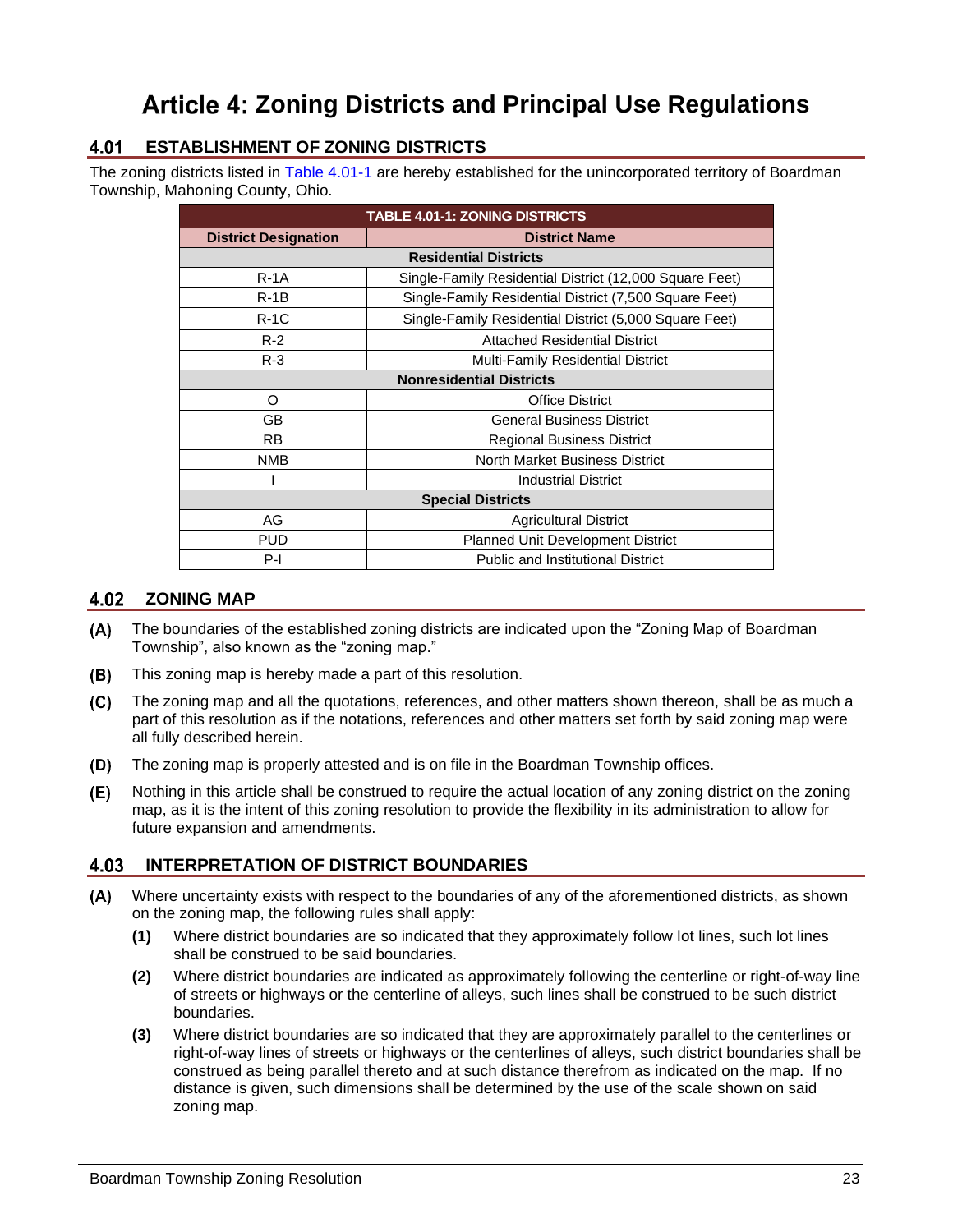- **(4)** Where a district boundary line is shown as adjoining a railroad, it shall, unless otherwise fixed, be construed to coincide with the nearest boundary line of the railroad right-of-way.
- **(5)** Where a district boundary line is indicated as approximately following the centerline of a river, stream, or creek or other waterway, such centerline shall be construed to be such district line.
- $(B)$ All disputes concerning the exact location of zoning district boundaries shall be resolved by the BZA at a public hearing.

# **VACATION OF PUBLIC WAYS**

Whenever any street or public way is vacated in the manner authorized by law, the Board of Trustees or Zoning Commission shall initiate a zoning map amendment (See Section 3.03: Zoning Text or Map Amendment.) to establish a zoning district(s) for the vacated public way.

#### 4.05 **REFERENCES TO PREVIOUS ZONING DISTRICTS**

The district classification and names established within this resolution differs, in part, from previous versions of this resolution. In instances where there may be references to the previous zoning district nomenclature, [Table](#page-1-0)  [4.05-1](#page-1-0) identifies how each of the previous district classifications were renamed for this resolution. This section shall be used for comparison purposes only.

<span id="page-1-0"></span>

| <b>TABLE 4.05-1: DISTRICT TRANSITION TABLE</b>                                                                                                       |                                                               |  |  |  |  |  |  |  |
|------------------------------------------------------------------------------------------------------------------------------------------------------|---------------------------------------------------------------|--|--|--|--|--|--|--|
| <b>District Name and Designation Prior to</b><br>District Name and Designation in this Resolution as of January<br><b>January 1, 2021</b><br>1, 2021 |                                                               |  |  |  |  |  |  |  |
| <b>Residential Districts</b>                                                                                                                         |                                                               |  |  |  |  |  |  |  |
|                                                                                                                                                      | R-1A: Single-Family Residential District (12,000 Square Feet) |  |  |  |  |  |  |  |
| R-1: Single-Family Residential District and<br>R-2: Single-Family Residential District                                                               | R-1B: Single-Family Residential District (7,500 Square Feet)  |  |  |  |  |  |  |  |
|                                                                                                                                                      | R-1C: Single-Family Residential District (5,000 Square Feet)  |  |  |  |  |  |  |  |
| R-1A: Duplex District                                                                                                                                | R-2: Attached Residential District                            |  |  |  |  |  |  |  |
| R-3: Single-Family Residential District<br>R-3: Multi-Family Residential District                                                                    |                                                               |  |  |  |  |  |  |  |
|                                                                                                                                                      | <b>Nonresidential Districts</b>                               |  |  |  |  |  |  |  |
| <b>B: Business District</b>                                                                                                                          | O: Office District                                            |  |  |  |  |  |  |  |
|                                                                                                                                                      | <b>GB: General Business District</b>                          |  |  |  |  |  |  |  |
| C: Commercial District                                                                                                                               | RB: Regional Business District                                |  |  |  |  |  |  |  |
|                                                                                                                                                      | <b>NMB: North Market Business District</b>                    |  |  |  |  |  |  |  |
| I: Industrial District                                                                                                                               | I: Industrial District                                        |  |  |  |  |  |  |  |
| <b>Special Districts</b>                                                                                                                             |                                                               |  |  |  |  |  |  |  |
| AG: Agricultural District                                                                                                                            | AG: Agricultural District                                     |  |  |  |  |  |  |  |
| District did not exist                                                                                                                               | PUD: Planned Unit Development District                        |  |  |  |  |  |  |  |
| District did not exist<br><b>Public and Institutional District</b>                                                                                   |                                                               |  |  |  |  |  |  |  |

#### 4.06 **DISTRICT PURPOSE STATEMENTS**

The following are specific purpose statements for each of the zoning districts. Purpose statements and district specific standards for planned unit developments are established in Article 5: Planned Unit Development (PUD) **District** 

#### $(A)$ **Single-Family Residential District (12,000 Square Feet) (R-1A)**

The purpose of the "R-1A" Single-Family Residential District (12,000) is to provide for reasonable development of primarily single-family detached uses at a density that reflects development policies and patterns in Boardman Township where such areas are served by appropriate water and sewer services.

# **Single-Family Residential District (7,500 Square Feet) (R-1B)**

# **(1) Purpose**

The purpose of the "R-1B" Single-Family Residential District (7,500) is to provide for, and protect, moderate to high density single-family detached subdivisions that exist in Boardman Township and were developed based on the growth patterns of nearby communities.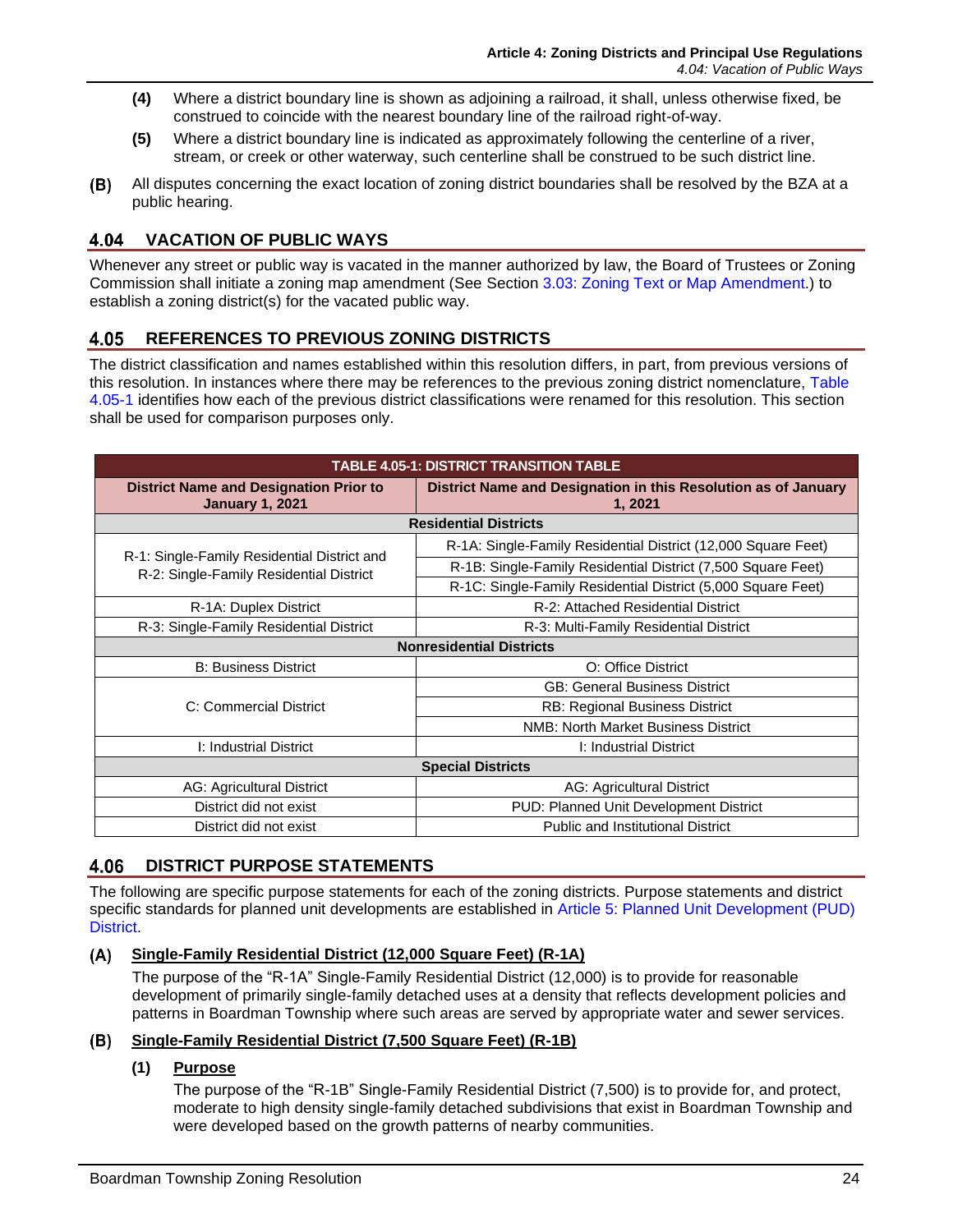# **(2) Discontinued District**

- **(a)** The R-1B District is a discontinued district that is maintained in this resolution to address a large number of lots that were previously considered nonconforming due to the lot size and site development standards.
- **(b)** Applications for amendments to the zoning map to create additional R-1B Districts shall be prohibited after the effective date of this resolution, or amendment thereto.

#### **Single-Family Residential District (5,000 Square Feet) (R-1C)**

#### **(1) Purpose**

The purpose of the "R-1C" Single-Family Residential District (5,000) is to provide for, and protect, the highest density, single-family detached subdivisions that exist in Boardman Township and were developed based on the growth patterns of nearby communities.

#### **(2) Discontinued District**

- **(a)** The R-1C District is a discontinued district that is maintained in this resolution to address a large number of lots that were previously considered nonconforming due to the lot size and site development standards.
- **(b)** Applications for amendments to the zoning map to create additional R-1C Districts shall be prohibited after the effective date of this resolution, or amendment thereto.

#### **Attached Residential District (R-2)**

The purpose of the "R-2" Attached Residential District is to provide for low to moderate intensity attached housing options in Boardman Township that could include up to six units per structure. Additionally, this district is intended to provide for areas within the township that will allow for housing options beyond single-family detached dwellings but that can be designed to serve as an appropriate land use transition between the R-1A, R-1B, and R-1C Districts and the nonresidential districts.

#### **Multi-Family Residential District (R-3)**

The purpose of the "R-3" Multi-Family Residential District is to provide for areas in Boardman Township that can accommodate the highest densities of housing allowed in the community with quality design that will serve to meet a broader range of housing options than single-family detached dwellings. Furthermore, this district is intended to also provide for a land use transition between the R-1A, R-1B, and R-1C Districts and the nonresidential districts.

#### $(F)$ **Office District (O)**

The purpose of the "O" Office District is to establish an area of the township for businesses and mediumdensity residential uses, with a focus on non-retail activities. It is furthermore the purpose of this district to serve as a transitional area between more intense nonresidential uses, such as regional corridors and industrial developments, and lower-intensity neighborhoods areas.

#### **General Business District (GB)**

The purpose of the "GB" General Business District is to establish an area of the township for smaller scale retail, office, and services uses that are traditionally located on smaller lots and have more direct access to both arterial roads as well as adjacent neighborhoods with safe access management design and sidewalk connections to provide for local and regional citizens.

# **Regional Business District (RB)**

The purpose of the "RB" Regional Business District is to provide areas for the orderly development of an area that is primarily used for commercial and office uses, particularly larger scale uses that rely heavily on vehicular traffic. Furthermore, these districts incorporate uses that serve both the Boardman Township community as well as the broader region due to the direct access to the highway system.

#### $(1)$ **North Market Business District (NMB)**

The purpose of the "NMB" North Market Business District is to establish a district for a unique business area within Boardman Township that has a unique character based on the areas building and site design that stems from the township's historic growth out from Youngstown as well as the areas close proximity to historic residential neighborhoods. Furthermore, the North Market Street corridor is an area that the township has identified as an area that would benefit from additional planning efforts related to buildings and uses on private property as well as the streetscape of the roadway.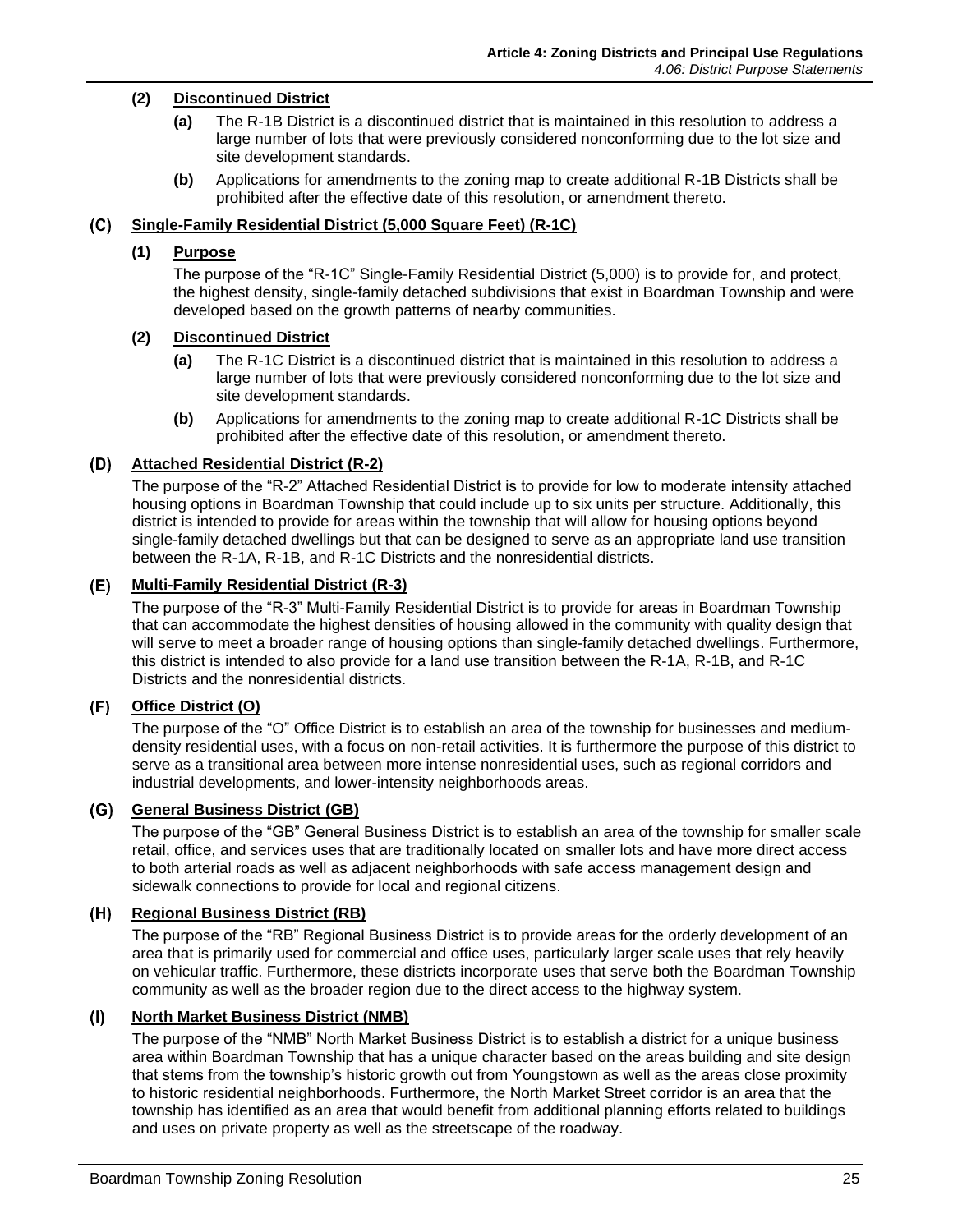#### $(J)$ **Industrial District (I)**

The purpose of the "I" Industrial District is to allow for the development of industrial uses that have a minimum impact upon the surrounding environment. This district is primarily designed to accommodate the retention and expansion of existing industrial, office, research and development, and other non-retail types of uses which can be operated in a clean and quiet manner, subject to regulations and performance standards necessary to prohibit congestion and for the protection of adjacent residential and business activities.

# **Agricultural District (AG)**

The purpose of the "AG" Agricultural District is to protect land best suited for agricultural uses from the encroachment of other land uses and to preserve valuable agricultural land for agricultural uses and related activities. The purpose of the AG District is to recognize the long-range physical, social and economic needs of the agricultural community within Boardman Township.

# **Public and Institutional District (P-1)**

The purpose of the "P-I" Public and Institutional District is to establish and protect sites for various governmental, institutional, educational, or other public or quasi-public uses that are integral parts of the community while also ensuring compatibility with the surrounding neighborhoods.

#### 4.07 **PERMITTED USES**

#### $(A)$ **General Use Regulations**

# **(1) Number of Principal Buildings and Uses**

- **(a)** Unless otherwise specifically stated, only one principal building or use shall be permitted on any lot in a residential zoning district.
- **(b)** Wherever an agricultural use is exempt from these regulations or permitted in accordance with this resolution, a single-family dwelling may be located on the same lot.
- **(c)** Multiple principal buildings may be permitted in the nonresidential zoning districts if the lot is sufficient in size to conform to all the use, area, height, parking, and other requirements of this resolution.
- **(d)** Multiple principal uses may be permitted within a single principal building within the nonresidential zoning districts.
- **(e)** Multiple principal uses may be permitted in a planned unit development district if approved in accordance with Article 5: Planned Unit Development (PUD) District.

#### **(2) Enclosed Building**

- **(a)** Unless otherwise stated in the name of the use (e.g., outdoors), in the definition of the use type, or within the use-specific standards, all principal uses shall be required to take place in a fully enclosed building.
- **(b)** Wireless telecommunication facilities, parking lots, parking garages, gas wells, and oil wells are exempt from this requirement.

# **(3) Prohibited Activities**

- **(a)** No activities shall be permitted or authorized to be established which, when conducted in compliance with the provisions of this resolution, are or may become hazardous, noxious, or offensive due to the emission of odor, light, dust, smoke, cinders, gas, fumes, noise, vibrations, electrical interference, refuse matters, or water-carried wastes.
- **(b)** Any action to abate a nuisance shall be administered by the Board of Trustees or Zoning Inspector in accordance with applicable laws.

#### **Permitted Use Table Summary**

[Table 4.07-1](#page-5-0) sets forth the uses allowed within all zoning districts except planned unit development districts (See Article 5: Planned Unit Development (PUD) District.). The following is a summary of abbreviations and information identified in [Table 4.07-1.](#page-5-0)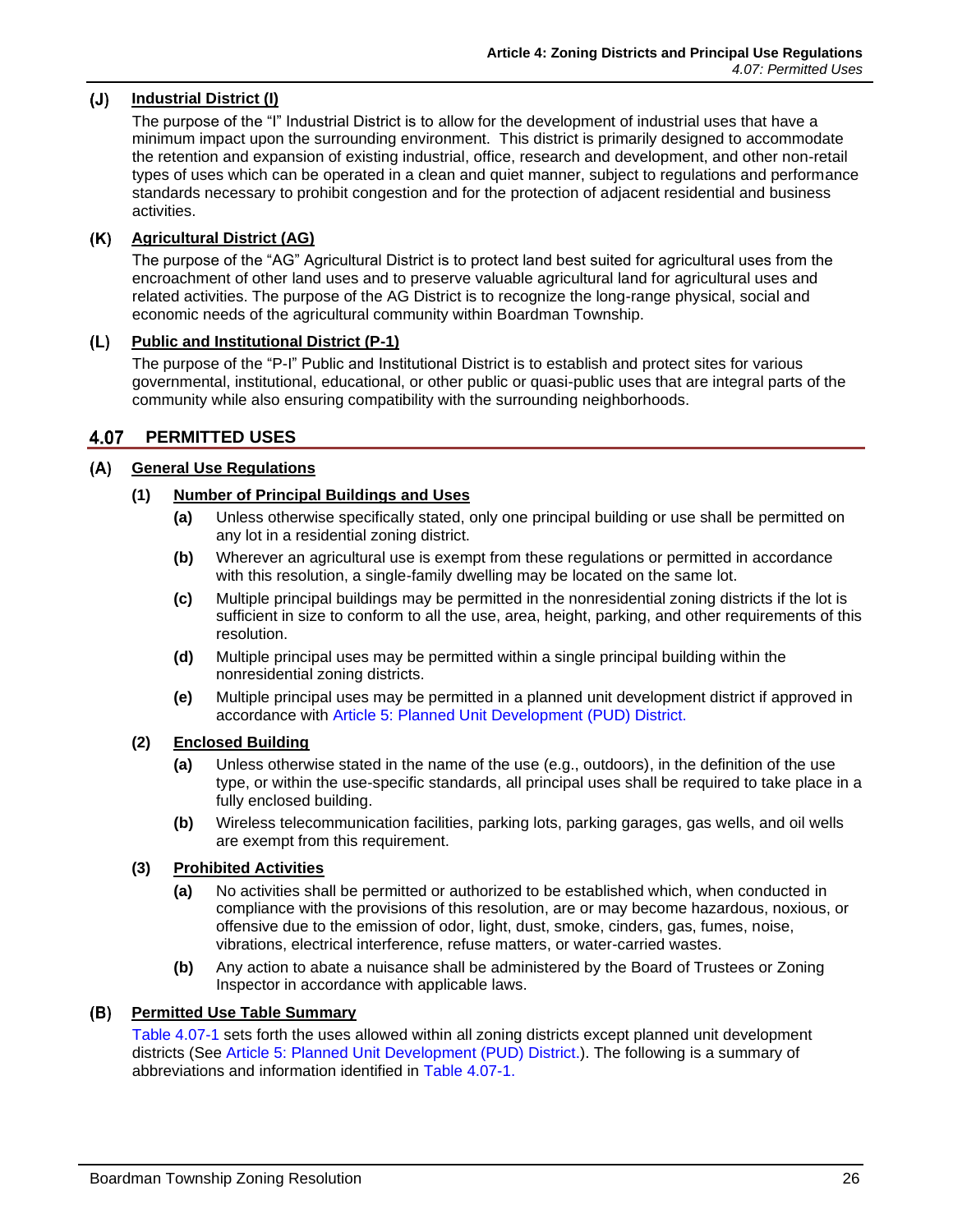# **(1) Permitted Uses**

- **(a)** A "P" in a cell indicates that a use is allowed by-right in the respective zoning district. Permitted uses are subject to all other applicable regulations of this resolution.
- **(b)** Permitted uses are approved administratively by the Zoning Inspector through the zoning certificate procedure. Site plan review may be required prior to the approval of a zoning certificate in accordance with Section 3.05: Site Plan Review and Section 3.06: Zoning **Certificate**

# **(2) Permitted Uses with Standards**

- **(a)** A "PS" in a cell indicates that a use category is allowed by-right in the respective zoning district if it meets the additional standards set forth in the last column of [Table 4.07-1.](#page-5-0) Permitted uses with standards are subject to all other applicable regulations of this resolution.
- **(b)** Uses permitted with standards under this category are approved administratively by the Zoning Inspector through the zoning certificate procedure. Site plan review may be required prior to the approval of a zoning certificate in accordance with Section 3.05: Site Plan Review and Section 3.06: Zoning Certificate.

# **(3) Conditional Uses**

- **(a)** A "C" in a cell indicates that a use may be permitted if approved through the conditional use review (See Section 3.04: Variance or Conditional Use.). Conditional uses may be subject to use-specific standards as identified in the last column of [Table 4.07-1.](#page-5-0)
- **(b)** Conditional uses are subject to all other applicable regulations of this resolution.
- **(c)** The existence of additional use-specific standards in this resolution shall not be implied to be the only standards the use is required to meet. Any use that is permitted as a conditional use shall be subject to the general review criteria for conditional uses in Section  $3.04(D)$ .
- **(d)** Site plan review may be required after a conditional use is approved, prior to the approval of a zoning certificate, in accordance with Section 3.05: Site Plan Review and Section 3.06: Zoning Certificate.

# **(4) Prohibited Uses**

A blank and/or shaded cell indicates that a use is prohibited in the respective zoning district.

# **(5) Numerical References**

The numbers contained in the "Use-Specific Standards" column are references to additional standards and requirements that apply to the use type listed. Standards referenced in the "Use-Specific Standards" column apply in all zoning districts unless otherwise expressly stated.

# **(6) Unlisted Uses**

If an application is submitted for a use that the Zoning Inspector determines is not defined or established in [Table 4.07-1,](#page-5-0) the use shall be considered prohibited and the Zoning Inspector shall deny any application for such use. The applicant may choose to take one of the following actions:

- **(a)** The applicant may appeal the determination of the Zoning Inspector to the BZA pursuant to Section 3.07: Appeals;
- **(b)** The applicant may submit an application for a zoning text amendment to include the proposed use and applicable standards pursuant to Section 3.03: Zoning Text or Map Amendment; or
- **(c)** The applicant may present their case to the Zoning Commission and/or Board of Trustees to request that the township initiate a text amendment to address the proposed use and applicable standards.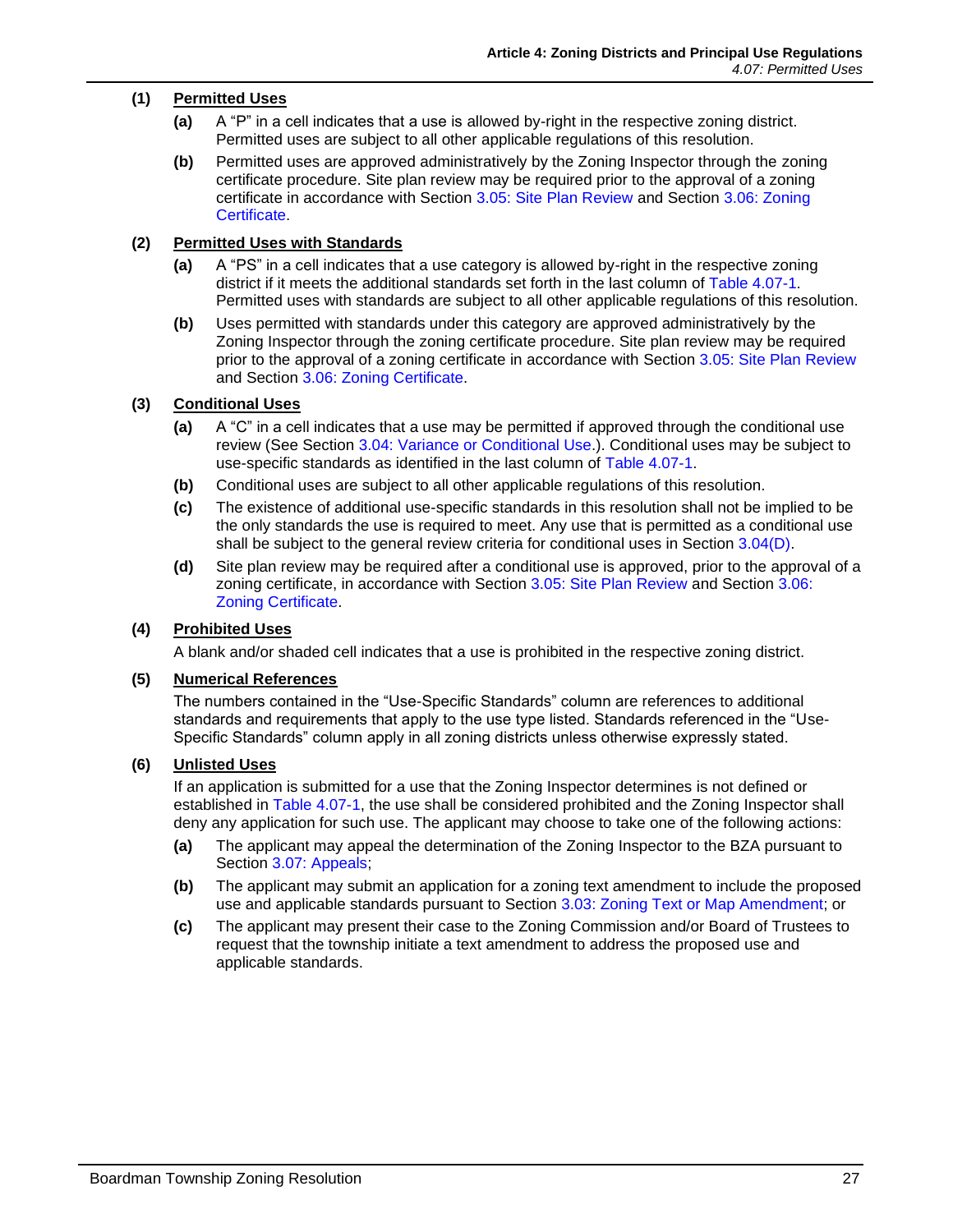# **Permitted Use Table**

<span id="page-5-0"></span>

| TABLE 4.07-1: PERMITTED USE TABLE                                                                                                               |                                        |              |                |                                                    |                |              |              |                |                |              |                                                                |
|-------------------------------------------------------------------------------------------------------------------------------------------------|----------------------------------------|--------------|----------------|----------------------------------------------------|----------------|--------------|--------------|----------------|----------------|--------------|----------------------------------------------------------------|
| <b>Permitted Use Types</b><br>$P = Permitted Use$ ;<br>PS = Permitted with Standards<br>$C =$ Conditional Use<br><b>Blank Cell = Prohibited</b> | $R-1A$ ,<br>R-1B, &<br><b>R1-C</b>     | $R-2$        | $R-3$          | $\Omega$                                           | <b>GB</b>      | <b>RB</b>    | <b>NMB</b>   | $\mathbf{I}$   | <b>AG</b>      | $P-I$        | <b>Use-Specific</b><br><b>Standards</b><br><b>See Section:</b> |
| <b>Agricultural Use Classification</b>                                                                                                          |                                        |              |                |                                                    |                |              |              |                |                |              |                                                                |
| Agricultural Uses on Lots of Greater than Five Acres                                                                                            | Exempt pursuant to Section 1.07(D)(1). |              |                |                                                    |                |              |              |                |                |              |                                                                |
| Agricultural Uses on Lots of Five Acres or Less                                                                                                 | <b>PS</b>                              | <b>PS</b>    | <b>PS</b>      | <b>PS</b>                                          | <b>PS</b>      | <b>PS</b>    | <b>PS</b>    | PS             | <b>PS</b>      | <b>PS</b>    | 4.08(A)(1)                                                     |
| <b>Nurseries or Greenhouses</b>                                                                                                                 |                                        |              |                |                                                    | Þ              | P            |              | P              |                |              |                                                                |
|                                                                                                                                                 |                                        |              |                | <b>Residential Use Classification</b>              |                |              |              |                |                |              |                                                                |
| <b>Bed and Breakfast Establishments</b>                                                                                                         | $\overline{C}$                         |              |                |                                                    |                |              |              |                | C              |              | 4.08(B)(1)                                                     |
| Dwellings, Single-Family                                                                                                                        | P                                      | P            | P              |                                                    |                |              |              |                |                |              |                                                                |
| Dwellings, Multi-Family (6 or less units)                                                                                                       |                                        | P            | P              | P                                                  |                |              |              |                |                |              |                                                                |
| Dwellings, Multi-Family (More than 6 units)                                                                                                     |                                        |              | P              | P                                                  |                |              |              |                |                |              |                                                                |
| Group Homes                                                                                                                                     | PS or C                                | PS or<br>C   | PS or<br>C     | PS or<br>C                                         |                |              |              |                |                | P            | 4.08(B)(2)                                                     |
| Permanently Sited Manufactured Housing                                                                                                          | <b>PS</b>                              | <b>PS</b>    | <b>PS</b>      | <b>PS</b>                                          |                |              |              |                |                |              | 4.08(B)(3)                                                     |
| <b>Skilled Nursing or Personal Care Facilities</b>                                                                                              |                                        |              |                | $\overline{C}$                                     | $\overline{C}$ | $\mathsf{C}$ | $\mathsf{C}$ |                | $\overline{C}$ | <b>PS</b>    | 4.08(B)(4)                                                     |
|                                                                                                                                                 |                                        |              |                | <b>Public and Institutional Use Classification</b> |                |              |              |                |                |              |                                                                |
| <b>Active Parks and Recreation</b>                                                                                                              | C                                      | $\mathsf{C}$ | $\mathbf C$    | C                                                  | C              | $\mathsf{C}$ | C            | C              | C              | <b>PS</b>    | 4.08(C)(1)                                                     |
| Cemeteries                                                                                                                                      | $\overline{C}$                         | $\mathbf C$  | $\mathbf C$    | $\overline{C}$                                     | $\mathsf{C}$   | $\mathsf{C}$ | $\mathsf{C}$ | $\overline{C}$ | $\overline{C}$ | <b>PS</b>    | 4.08(C)(2)                                                     |
| Churches and Places of Worship                                                                                                                  | C                                      | $\mathbf C$  | $\mathbf C$    | <b>PS</b>                                          | <b>PS</b>      | <b>PS</b>    | <b>PS</b>    | <b>PS</b>      | $\overline{C}$ | <b>PS</b>    |                                                                |
| <b>Community Centers</b>                                                                                                                        | $\overline{C}$                         | $\mathbf C$  | $\overline{C}$ |                                                    |                |              |              |                |                |              |                                                                |
| <b>Cultural Institutions</b>                                                                                                                    | $\overline{C}$                         | $\mathbf C$  | $\mathbf C$    | $\mathsf{C}$                                       | <b>PS</b>      | <b>PS</b>    | <b>PS</b>    | <b>PS</b>      | $\overline{C}$ | <b>PS</b>    | 4.08(C)(3)                                                     |
| <b>Educational Facilities (Primary and Secondary)</b>                                                                                           |                                        |              |                | <b>PS</b>                                          | <b>PS</b>      | <b>PS</b>    | <b>PS</b>    | <b>PS</b>      | <b>PS</b>      | <b>PS</b>    |                                                                |
| <b>Educational Facilities, Higher</b>                                                                                                           |                                        |              |                | $\overline{C}$                                     | P              | P            | P            | P              | $\overline{C}$ | P            |                                                                |
| Government Offices and Buildings                                                                                                                | $\overline{C}$                         | $\mathbf C$  | $\mathbf C$    | $\overline{C}$                                     | P              | P            | P            | P              | $\overline{C}$ | $\mathsf{P}$ |                                                                |
| Hospitals                                                                                                                                       |                                        |              |                |                                                    | <b>PS</b>      | <b>PS</b>    |              | <b>PS</b>      |                | <b>PS</b>    | 4.08(C)(4)                                                     |
| Passive Parks, Recreation, and Open Space                                                                                                       | P                                      | P            | P              | P                                                  | P              | P            | P            | P              | P              | <b>PS</b>    |                                                                |
| Quasi-Public, Fraternal, or Service Facilities                                                                                                  |                                        |              |                | $\overline{C}$                                     | $\mathsf{C}$   | $\mathsf{C}$ | $\mathsf{C}$ | $\overline{C}$ |                | PS           | 4.08(C)(3)                                                     |
| <b>Commercial and Office Use Classification</b>                                                                                                 |                                        |              |                |                                                    |                |              |              |                |                |              |                                                                |
| <b>Adult Entertainment Establishments</b>                                                                                                       |                                        |              |                |                                                    |                |              |              | C              |                |              | 4.08(D)(1)                                                     |
| Assembly Halls and Conference Centers                                                                                                           |                                        |              |                |                                                    | P              | P            | $\mathbf C$  | $\overline{C}$ |                | $\mathsf{C}$ |                                                                |
| Automotive Repair (Heavy)                                                                                                                       |                                        |              |                |                                                    |                | $\mathsf{C}$ |              | <b>PS</b>      |                |              | 4.08(D)(2)                                                     |
| Automotive Service Uses (Minor Repair)                                                                                                          |                                        |              |                |                                                    | <b>PS</b>      | <b>PS</b>    |              | <b>PS</b>      |                |              | 4.08(D)(3)                                                     |
| <b>Banks and Financial Institutions</b>                                                                                                         |                                        |              |                | P                                                  | P              | P            | P            |                |                |              |                                                                |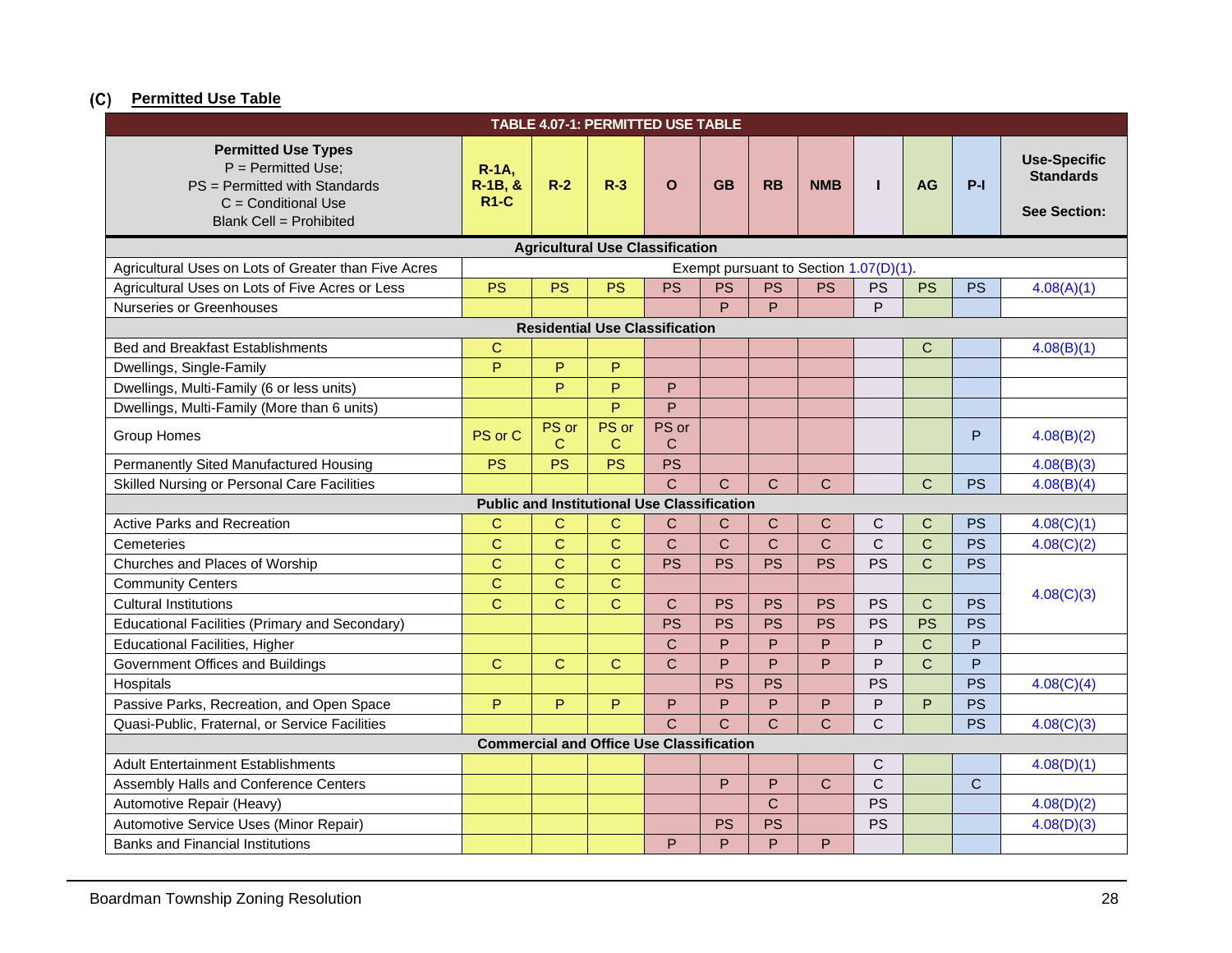| <b>TABLE 4.07-1: PERMITTED USE TABLE</b>                                                                                                        |                                 |       |                                      |              |              |              |              |              |           |       |                                                                |
|-------------------------------------------------------------------------------------------------------------------------------------------------|---------------------------------|-------|--------------------------------------|--------------|--------------|--------------|--------------|--------------|-----------|-------|----------------------------------------------------------------|
| <b>Permitted Use Types</b><br>$P = Permitted Use$ ;<br>PS = Permitted with Standards<br>$C =$ Conditional Use<br><b>Blank Cell = Prohibited</b> | $R-1A$ ,<br>$R-1B, &$<br>$R1-C$ | $R-2$ | $R-3$                                | $\Omega$     | <b>GB</b>    | <b>RB</b>    | <b>NMB</b>   | $\mathbf{I}$ | <b>AG</b> | $P-I$ | <b>Use-Specific</b><br><b>Standards</b><br><b>See Section:</b> |
| <b>Restaurants and Taverns</b>                                                                                                                  |                                 |       |                                      |              | P            | P            | P            |              |           |       |                                                                |
| <b>Commercial Entertainment or Recreation (Indoors)</b>                                                                                         |                                 |       |                                      | $\mathbf C$  | P            | P            | $\mathsf{C}$ | P            |           |       |                                                                |
| <b>Commercial Entertainment or Recreation (Outdoors)</b>                                                                                        |                                 |       |                                      |              | $\mathsf{C}$ | $\mathbf{C}$ | $\mathsf{C}$ | C            |           |       | 4.08(D)(4)                                                     |
| Day Care Centers (Adult or Child)                                                                                                               |                                 |       |                                      | <b>PS</b>    | <b>PS</b>    | <b>PS</b>    | <b>PS</b>    |              |           |       | 4.08(D)(5)                                                     |
| <b>Funeral Homes or Mortuaries</b>                                                                                                              |                                 |       |                                      | <b>PS</b>    | <b>PS</b>    | <b>PS</b>    | <b>PS</b>    | <b>PS</b>    |           |       | 4.08(D)(6)                                                     |
| <b>Fuel Stations</b>                                                                                                                            |                                 |       |                                      |              | <b>PS</b>    | <b>PS</b>    | $\mathsf{C}$ |              |           |       | 4.08(D)(3)                                                     |
| General Offices (Administrative, Professional,<br>Business)                                                                                     |                                 |       |                                      | P            | P            | P            | P            | P            |           |       |                                                                |
| <b>Hotels and Motels</b>                                                                                                                        |                                 |       |                                      |              | $\mathsf{C}$ | P            |              |              |           |       |                                                                |
| Kennels (Commercial) and Animal Day Cares                                                                                                       |                                 |       |                                      |              | <b>PS</b>    | <b>PS</b>    | $\mathbf C$  | PS           |           |       | 4.08(D)(7)                                                     |
| Medical/Dental Clinics or Offices                                                                                                               |                                 |       |                                      | <b>PS</b>    | <b>PS</b>    | <b>PS</b>    | <b>PS</b>    |              |           |       | 4.08(D)(8)                                                     |
| Medication Maintenance Facility or Dispensary                                                                                                   |                                 |       |                                      | $\mathsf{C}$ | $\mathsf{C}$ | $\mathbf C$  | $\mathsf{C}$ | $\mathsf{C}$ |           |       | 4.08(D)(8)                                                     |
| Microbrewery, Microdistillery, or Microwinery                                                                                                   |                                 |       |                                      |              | <b>PS</b>    | <b>PS</b>    | <b>PS</b>    | PS           |           |       | 4.08(D)(9)                                                     |
| Parking Lots or Garages                                                                                                                         |                                 |       |                                      |              | $\mathsf{C}$ | $\mathsf{C}$ | $\mathsf{C}$ | $\mathsf{C}$ |           |       | 4.08(D)(10)                                                    |
| <b>Personal Service Establishments</b>                                                                                                          |                                 |       |                                      | P            | P            | P            | P            | PS           |           |       | 4.08(D)(11)                                                    |
| <b>Retail and Service Commercial Uses</b>                                                                                                       |                                 |       |                                      |              | P            | P            | P            | <b>PS</b>    |           |       | 4.08(D)(11)                                                    |
| <b>Theaters</b>                                                                                                                                 |                                 |       |                                      |              | P            | P            | $\mathsf{C}$ |              |           |       |                                                                |
| Vehicle Sales and Leasing                                                                                                                       |                                 |       |                                      |              | $\mathsf{C}$ | $\mathbf C$  |              | $\mathsf{C}$ |           |       | 4.08(D)(12)                                                    |
| Vehicle Washing Establishments                                                                                                                  |                                 |       |                                      |              | $\mathsf{C}$ | $\mathsf{C}$ |              |              |           |       |                                                                |
| Veterinarian Offices, Animal Hospitals, or Animal<br>Grooming (No Boarding)                                                                     |                                 |       |                                      |              | <b>PS</b>    | <b>PS</b>    | <b>PS</b>    |              |           |       | 4.08(D)(13)                                                    |
|                                                                                                                                                 |                                 |       | <b>Industrial Use Classification</b> |              |              |              |              |              |           |       |                                                                |
| <b>Industrial Service Uses</b>                                                                                                                  |                                 |       |                                      |              |              |              |              | <b>PS</b>    |           |       | 4.08(E)(1)                                                     |
| Industrial Uses, Heavy                                                                                                                          |                                 |       |                                      |              |              |              |              | $\mathsf{C}$ |           |       |                                                                |
| Industrial Uses, Light                                                                                                                          |                                 |       |                                      |              |              |              |              | PS           |           |       | 4.08(E)(1)                                                     |
| Medical Marijuana Testing and Processing                                                                                                        |                                 |       |                                      |              |              |              |              | P            |           |       |                                                                |
| Research and Development Facilities                                                                                                             |                                 |       |                                      |              |              |              |              | <b>PS</b>    |           |       | 4.08(E)(2)                                                     |
| Self-Storage Facilities (Indoors)                                                                                                               |                                 |       |                                      |              | <b>PS</b>    | <b>PS</b>    |              | PS           |           |       | 4.08(E)(3)                                                     |
| Self-Storage Facilities (Outdoors)                                                                                                              |                                 |       |                                      |              | $\mathsf{C}$ | C            |              | PS           |           |       | 4.08(E)(3)                                                     |
| Warehouses and Distribution Centers                                                                                                             |                                 |       |                                      |              |              |              |              | P            |           |       |                                                                |
| P<br><b>Wholesale Businesses</b>                                                                                                                |                                 |       |                                      |              |              |              |              |              |           |       |                                                                |
| <b>Miscellaneous Use Classification</b>                                                                                                         |                                 |       |                                      |              |              |              |              |              |           |       |                                                                |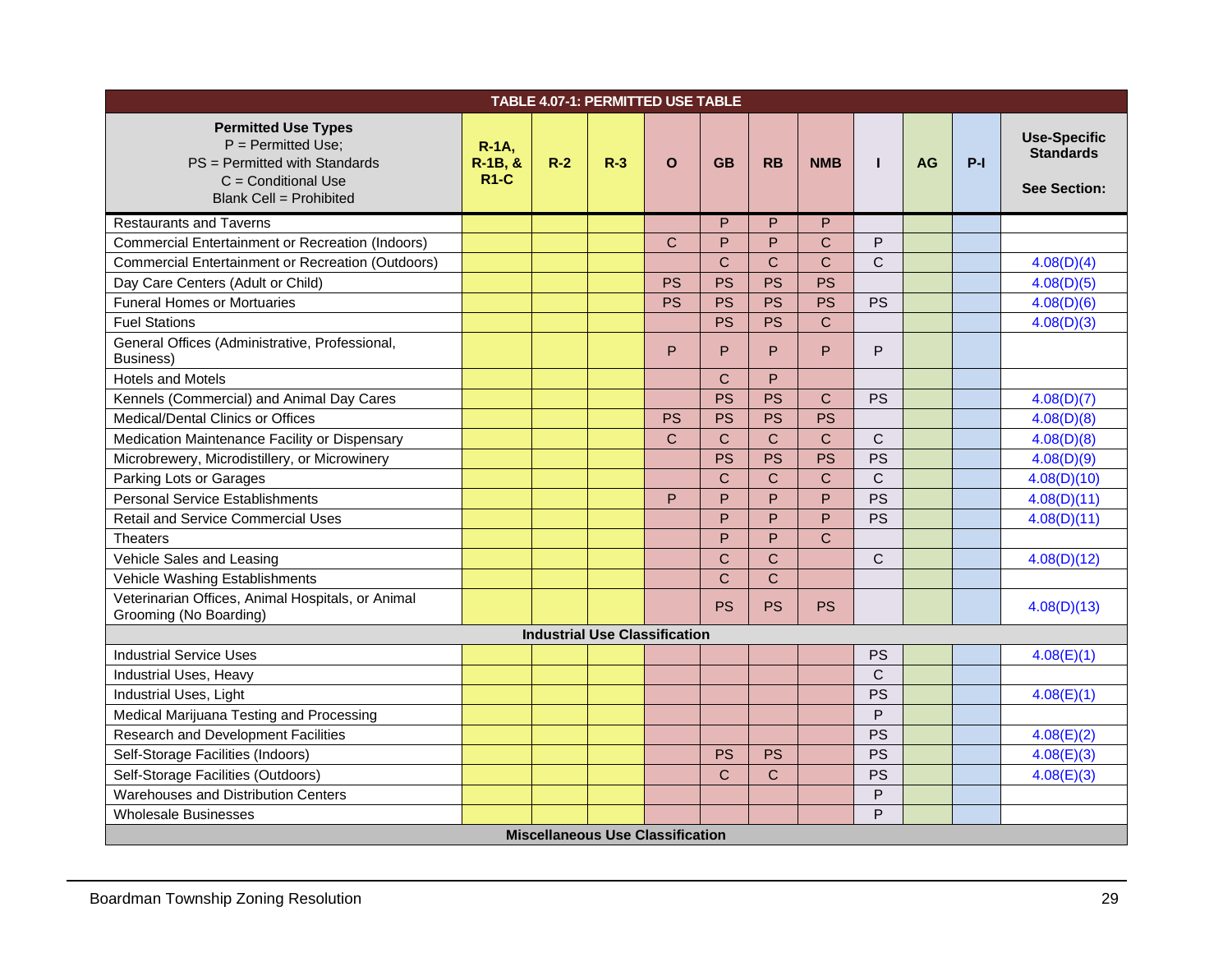| <b>TABLE 4.07-1: PERMITTED USE TABLE</b>                                                                                                  |                                     |       |           |   |           |           |            |           |           |       |                                                                |
|-------------------------------------------------------------------------------------------------------------------------------------------|-------------------------------------|-------|-----------|---|-----------|-----------|------------|-----------|-----------|-------|----------------------------------------------------------------|
| <b>Permitted Use Types</b><br>$P = Permitted Use;$<br>$PS = Permitted$ with Standards<br>$C =$ Conditional Use<br>Blank Cell = Prohibited | $R-1A$<br>$R-1B, &$<br>$R1-C$       | $R-2$ | $R-3$     | O | <b>GB</b> | <b>RB</b> | <b>NMB</b> |           | <b>AG</b> | $P-I$ | <b>Use-Specific</b><br><b>Standards</b><br><b>See Section:</b> |
| <b>Essential Services</b>                                                                                                                 | Exempt pursuant to Section 1.07(D). |       |           |   |           |           |            |           |           |       |                                                                |
| Gas and Oil Wells                                                                                                                         | <b>PS</b>                           | PS    | <b>PS</b> |   | <b>PS</b> | PS        | <b>PS</b>  | <b>PS</b> |           |       | 4.08(F)(1)                                                     |
| Mixed-Use Buildings                                                                                                                       |                                     |       |           |   | <b>PS</b> | <b>PS</b> | <b>PS</b>  |           |           |       | 4.08(F)(2)                                                     |
| Multi-Tenant Developments                                                                                                                 |                                     |       |           | Þ | ם         | D.        | P          | P         |           |       |                                                                |
| <b>Wireless Telecommunication Facilities</b>                                                                                              | C                                   |       | С         |   | Þ         |           | P          | P         | ⌒         | P     | 4.08(F)(3)                                                     |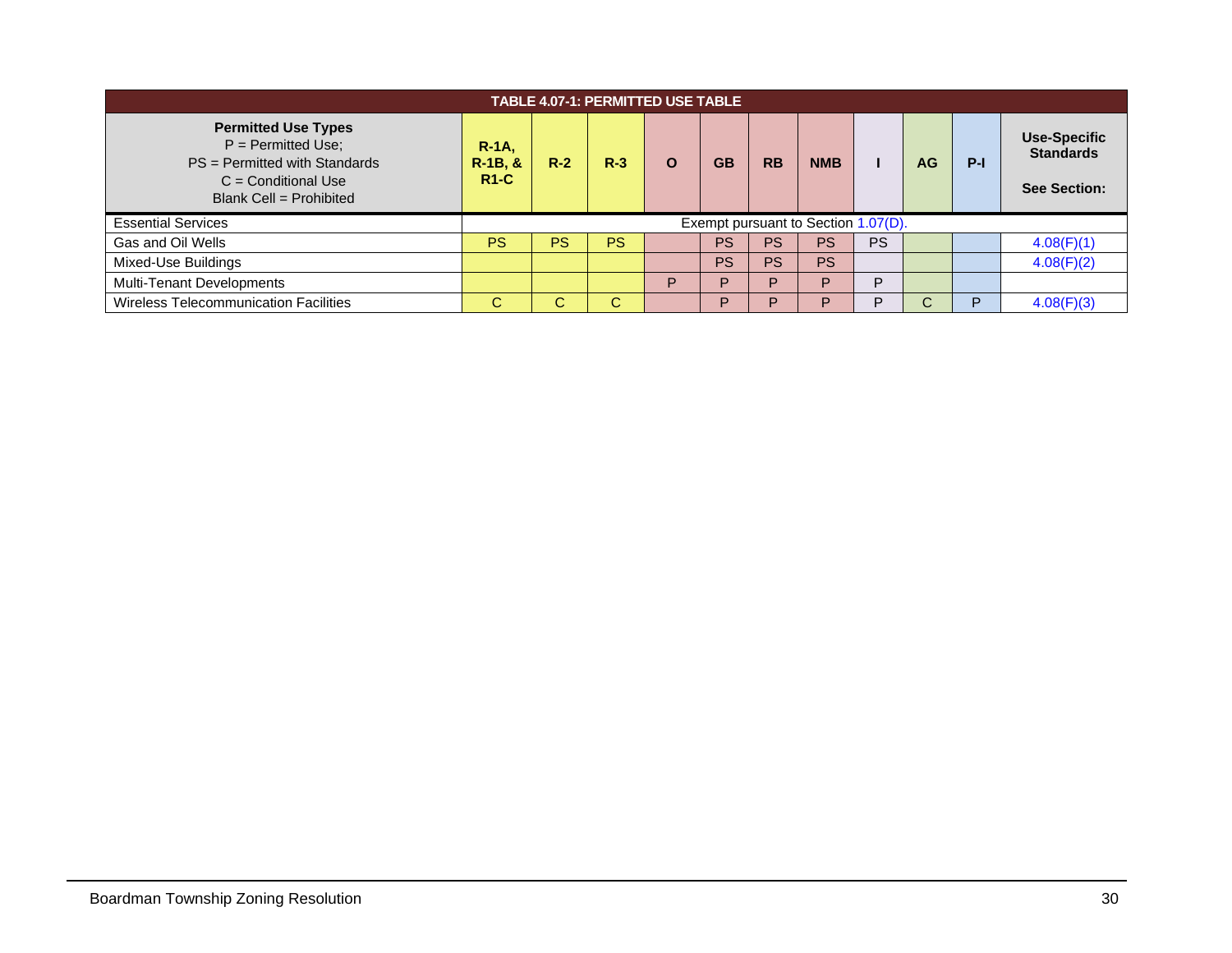#### <span id="page-8-0"></span>4.08 **USE-SPECIFIC STANDARDS**

# **Agricultural Use Classification**

#### <span id="page-8-1"></span>**(1) Agricultural Uses on Lots of Five Acres or Less**

The following standards shall apply to all agricultural uses that are not otherwise exempted from zoning pursuant to  $1.07(D)(1)$ :

- **(a)** The raising of crops and trees is permitted on any lot by-right and shall not require a zoning certificate.
- **(b)** All buildings and structures, except fencing, associated with the raising or keeping of livestock on lots that are larger than one acre in area but smaller than five acres, shall be set back a minimum of 100 feet from all lot lines.
- **(c)** The maximum height of structures shall be the same as the maximum height in the applicable district.
- **(d)** The raising of livestock on lots less than one acre in area shall be prohibited except for the raising of small livestock as an accessory use. See Section 6.01: Accessory Use Regulations.
- **(e)** The use shall be exempt from the requirement that all activities must be located within an enclosed building.

#### **Residential Use Classification**

#### <span id="page-8-2"></span>**(1) Bed and Breakfast Establishments**

The following standards shall apply to any bed and breakfast establishment:

- **(a)** Bed and breakfast establishments shall only be permitted within a single-family, detached dwelling.
- **(b)** The owner of the premises shall reside full-time in the dwelling, or in a dwelling on an adjoining lot.
- **(c)** No more than five bedrooms in any dwelling may be used for bed and breakfast lodging and at least one bathroom shall be dedicated to guest use.
- **(d)** One off-street parking space shall be provided for each bedroom used for guest lodging in addition to those normally required for the single-family dwelling.
- **(e)** There shall be no change in the outside appearance of the building or premises, or other visible evidence of the conduct of the bed and breakfast establishment that will indicate from the exterior that the building is being utilized in part for any purpose other than a dwelling unit.
- **(f)** Meals provided for cost in a bed and breakfast establishment shall only be served to the guests who are lodging at the bed and breakfast establishment.
- **(g)** Guests shall be permitted to reside at the facility for not longer than three continuous weeks.

#### <span id="page-8-3"></span>**(2) Group Homes**

- **(a)** Where a person may operate a group home, as defined in the ORC that is of a size that is required to be allowed where single-family dwellings are permitted, such use shall be deemed a permitted use in the R-1A. R-1B, R-1C, R-2, and R-3 Districts. Such facilities must comply with the site development standards (See Section  $4.09(C)$ .), architectural standards, and any other standards in this resolution that apply to all single-family dwellings within the applicable district.
- **(b)** Where a person may operate a group home, as defined in the ORC, that is of a size that is required to be allowed where multi-family dwellings are permitted, such use shall be deemed a conditional use (See Section 3.04: Variance or Conditional Use.) in any the R-2, R-3, and O Districts. Such facilities must comply with the site development standards (See Section [4.09\(C\).\)](#page-29-0), architectural standards, and any other standards in this resolution that apply to all multi-family dwellings within the applicable district.

#### **(3) Permanently Sited Manufactured Housing**

The following standards shall apply to any permanently sited manufactured housing:

**(a)** The housing shall meet the definition of a permanently sited manufactured home as established in the ORC.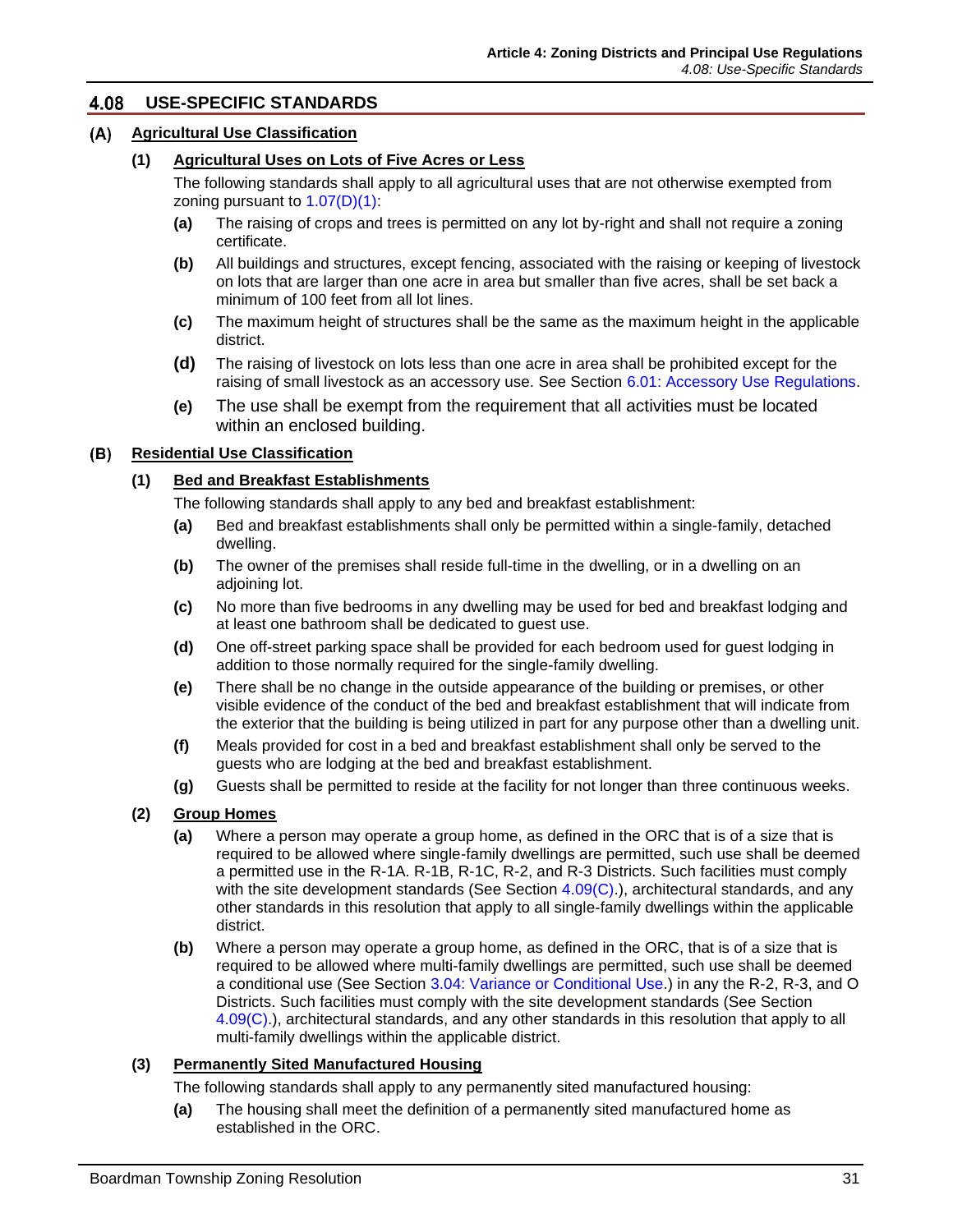- <span id="page-9-0"></span>**(b)** The housing shall comply with all zoning requirements of a single-family dwelling in the applicable zoning district.
- **(c)** Travel trailers, park trailers, and mobile homes, as defined in Section 4501.01 of the ORC, do not qualify as a permanently sited manufactured home and shall be prohibited.

# **(4) Skilled Nursing or Personal Care Facilities**

The following standards shall apply to any skilled nursing or personal care facilities:

- **(a)** The principal building shall be set back a minimum of 100 feet from any adjacent residential zoning district or the lot line of an adjacent lot used for residential purposes.
- **(b)** All other site development standards of the applicable zoning district shall apply to the site.
- <span id="page-9-1"></span>**(c)** The maximum density of these facilities varies based on the specific type of facility as established below:
	- **(i)** If the proposed facility includes an independent living component (no skilled or personal care services provided), the independent living component shall be limited to the uses and maximum density permitted by the applicable zoning district.
	- **(ii)** In a nonresidential zoning district, that maximum density shall be 14 dwelling units per acre. Additionally, the independent living component shall not comprise more than 50 percent of the dwelling units or rooms in the proposed development within any nonresidential zoning district.
	- **(iii)** The maximum density of congregate housing or assisted living facilities shall be 10 units per acre in any residential district and 20 units per acre in any nonresidential district, regardless if the unit is a complete dwelling unit with separate kitchen facilities.
	- **(iv)** All other facilities shall comply with the maximum height and setback requirements of the applicable zoning district and any conditions or requirements set forth as part of the conditional use approval.
	- **(v)** The Zoning Commission may set maximum density or intensity requirements as part of the special use approval based on the density or character of surrounding uses.
- **(d)** The proposed use shall not have a primary access from a local residential street.

# <span id="page-9-2"></span>**Public and Institutional Use Classification**

# **(1) Active Parks and Recreation**

The following standards shall apply to any active parks and recreational activities:

- **(a)** Due to the variety of activities that may take place with these uses, the Zoning Commission may consider the intensity of the activity and impact on adjacent properties when establishing minimum setbacks. Activities that may generate excessive noise or light should be set back a minimum of 100 feet from all lot lines of an adjacent residential use.
- **(b)** Only retail uses that are customarily accessory or incidental to the main recreational use shall be permitted and shall include such uses as refreshment stands, souvenir stands, and concession stands.
- **(c)** The use shall be exempt from the requirement that all activities must be located within an enclosed building.

# **(2) Cemeteries**

The following standards shall apply to any cemetery:

- **(a)** The minimum lot area shall be 20 acres.
- **(b)** The minimum lot width shall be 300 feet.
- **(c)** All chapels, mausoleums, accessory buildings, or other buildings shall be set back a minimum of 100 feet from all street rights-of-way and all lot lines in a residential zoning district.
- **(d)** Gravestones or grave markers shall meet all setbacks of the applicable zoning district.
- **(e)** Except for office uses incidental to cemetery operation, no business or commercial uses of any kind shall be permitted on the cemetery site.
- **(f)** Interior drives, having a minimum width of 20 feet, shall be identified in all submitted plans.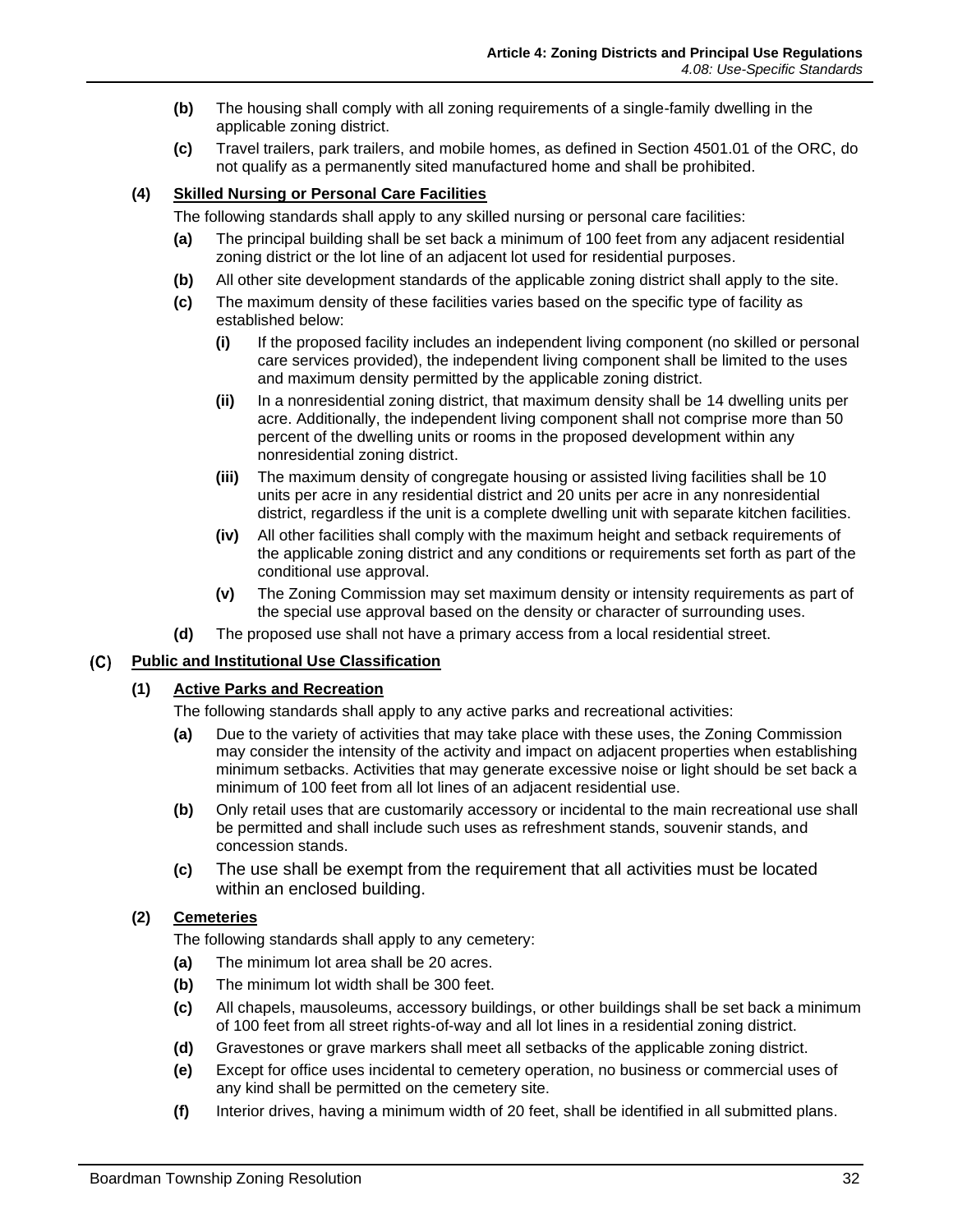- <span id="page-10-0"></span>**(g)** Sufficient pull-off areas for vehicles shall be provided throughout the cemetery so as not to hinder traffic flow.
- <span id="page-10-1"></span>**(h)** All maintenance equipment and materials shall be stored in a completely enclosed building.
- **(i)** Crematoriums may be allowed within the cemetery but shall be set back a minimum of 250 feet from all lot lines in a residential zoning district.
- **(j)** The use shall be exempt from the requirement that all activities must be located within an enclosed building.

# <span id="page-10-2"></span>**(3) Churches and Places of Worship, Community Centers, Cultural Institutions, Educational Facilities (Primary and Secondary), and Quasi-Public, Fraternal, or Service Facilities**

The following standards shall apply to any church, place of worship, community center, cultural institution, educational facility (primary and secondary), or quasi-public, fraternal, or service facility:

- **(a)** All buildings shall be set back a minimum of 75 feet from all lot lines.
- **(b)** All parking areas shall be set back a minimum of 25 feet from all lot lines.
- **(c)** The proposed use shall not have a primary access from a local residential street.

# **(4) Hospitals**

The following standards shall apply to any hospital:

- **(a)** All buildings shall be set back a minimum of 100 feet from all lot lines.
- **(b)** The proposed use shall not have a primary access from a local residential street.
- **(c)** Helipads are permitted but shall be set back a minimum of 250 feet from any residential lot line.

# **Commercial and Office Use Classification**

#### **(1) Adult Entertainment Establishments**

#### **(a) Establishment**

- **(i)** Whereas, the Boardman Township Trustees find that there is convincing documented evidence that adult entertainment establishments, because of their very nature, have a deleterious effect on both the existing businesses around them and the surrounding residential areas adjacent to them, causing increased crime and the downgrading of property values; and
- **(ii)** Whereas, it is recognized that adult entertainment establishments, due to their nature, have serious objectionable operational characteristics, particularly when they are located in close proximity to each other, thereby contributing to urban blight and downgrading the quality of life in the adjacent area; and
- **(iii)** Whereas, the Boardman Township Trustees desire to minimize and control thee adverse effects and thereby protect the health, safety, and morals of the citizenry; protect the citizens from increased crime; preserve the quality of life; preserve the property values and character of surrounding neighborhoods and deter the spread of urban blight; and
- **(iv)** Whereas, the Board of Township Trustees has determined that location criteria alone do not adequately protect the health, safety and morals of the people of this township; and
- **(v)** Whereas, it is not the intent of this amendment to suppress any speech activities protected by the First Amendment, but to enact a content neutral amendment which addresses the secondary effects of adult entertainment establishments; and
- **(vi)** Whereas, it is not the intent of the Boardman Township Trustees to condone to legitimize the distribution of obscene material, and the Trustees recognizes that state and federal law prohibits the distribution of obscene materials and expects and encourages state law enforcement officials to enforce state obscenity statutes against any such illegal activities in the township.

Be it enacted by the Board Township Trustees the following regulations for adult uses.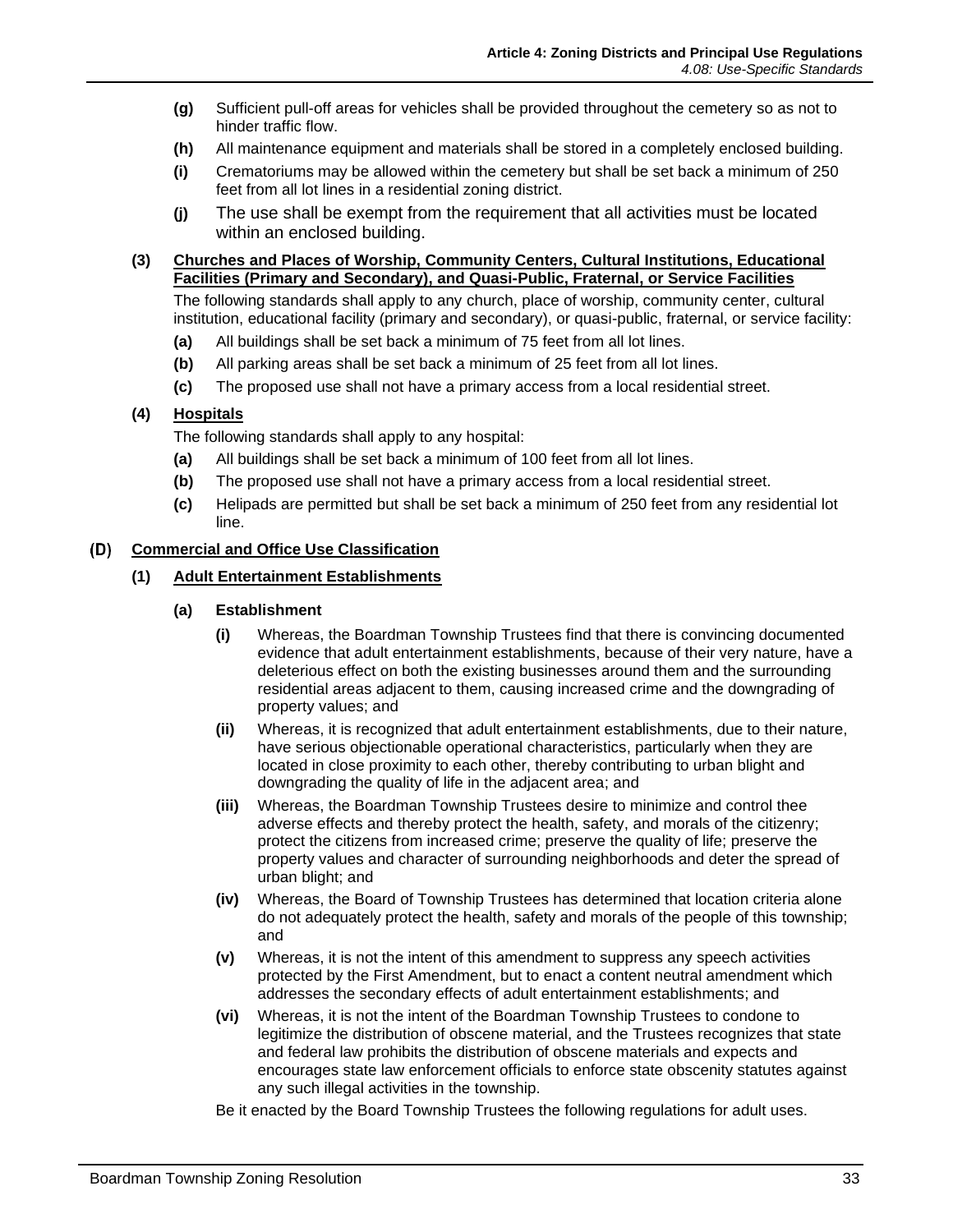# **(b) Purpose and Findings**

- **(i)** It is the purpose of this amendment to regulate adult entertainment establishments in order to promote the health, safety, morals, and morals of the citizens of the township, and to establish reasonable and uniform regulations to prevent the deleterious location and concentration of adult entertainment establishments within the township. The provisions of this amendment do not have the purpose or effect of imposing a limitation or restriction on the content of any communicative materials including sexually oriented materials. Further, it is not the intent of this amendment to restrict to deny access by adults to sexually-oriented materials protected by the First Amendment, or to deny access by the distributors and exhibitors of sexually-oriented entertainment to their intended market. Neither is the intent nor effect of this amendment to condone or legitimize the distribution of obscene material.
- **(ii)** The Boardman Township Trustees have received substantial evidence concerning the adverse secondary effects of adult uses of the community in finding incorporated in the cases of City of Renton v. Playtime Theatres, Inc., 475 U.S. 41 (1986) and Young v. American Mini Theatres, 426 U.S. 50 (1976); in evidence concerning I the adverse secondary effects of Sexually Oriented Businesses on the community presented in hearings before the Township Trustees; and on studies in other cities including New York, New York; Indianapolis, Indiana; and the State of Minnesota.

# **(c) Classification**

Adult entertainment establishments are classified and include the following:

- **(i)** Adult arcade;
- **(ii)** Adult bookstore;
- **(iii)** Adult novelty store;
- **(iv)** Adult video store;
- **(v)** Adult cabaret;
- **(vi)** Adult motion picture theatre;
- **(vii)** Adult theatre;
- **(viii)** Sexual encounter establishment; and
- **(ix)** Nude or semi-nude model studio.

# <span id="page-11-0"></span>**(d) Locational Requirements**

Adult entertainment establishments may be located only in accordance with the following:

- **(i)** No adult entertainment establishment may be established within 500 feet of:
	- **A.** A church or other place of worship, which is used primarily for religious worship and related religious activities;
	- **B.** A public or private educational facility (primary or secondary), child day care center, or higher education facility; for educational facilities, this shall include setbacks from the school grounds, but does not include facilities used primarily for another purpose and only incidentally as a school;
	- **C.** A boundary of a residential zoning district as defined in this resolution and established on the zoning map;
	- **D.** An active park and/or recreational facility, passive parks, recreation, or other open spaces including but not limited to a park, playground, nature trails, swimming pool, reservoir, athletic field, basketball or tennis courts, pedestrian/bicycle paths, wilderness areas, or other similar land within the Township; or
	- **E.** An entertainment business which is oriented primarily towards children or family entertainment.
- <span id="page-11-1"></span>**(ii)** No adult entertainment establishment may be established within 500 feet of the property of a lot devoted to a residential use.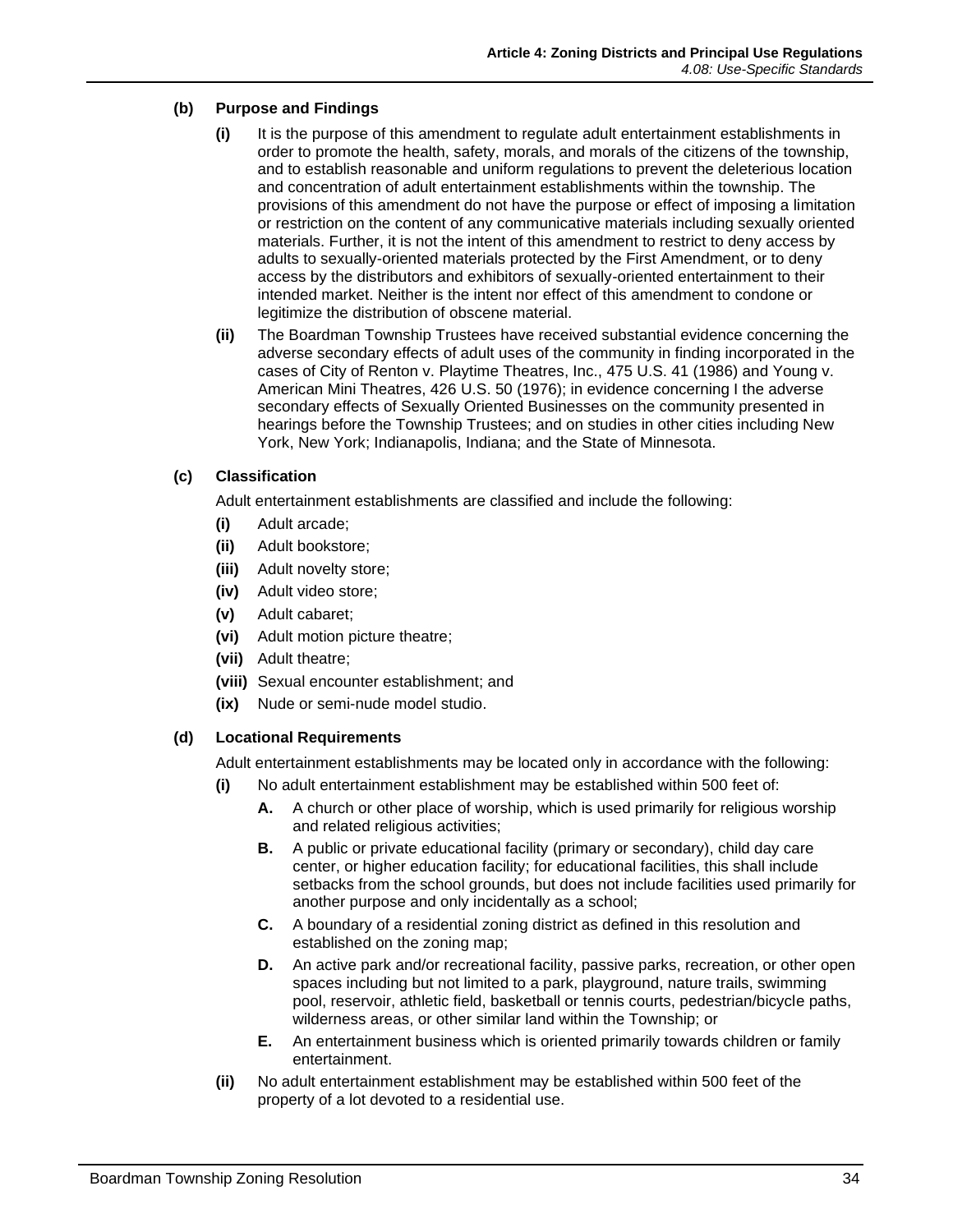- <span id="page-12-2"></span>**(iii)** No adult entertainment establishment may be established, operated or enlarged within 500 feet of another adult entertainment establishment.
- **(iv)** Not more than one adult entertainment establishment shall be established or operated in the same building, structure, or portion thereof, and the floor area of any adult entertainment establishment in any building, structure, or portion thereof containing another adult entertainment establishment may not be increased.

# **(e) Measurement of Distance**

- **(i)** For the purposes of Section  $4.08(D)(1)(d)(i)$  and  $4.08(D)(1)(d)(ii)$  above, measurement shall be made in a straight line, without regard to intervening structures or objects, from the nearest portion of the building or structure where an adult entertainment establishment is conducted, to the nearest property line of the premises of a use set forth in Section  $4.08(D)(1)(d)(i)$  and  $4.08(D)(1)(d)(ii)$ .
- **(ii)** For purposes of Section [4.08\(D\)\(1\)\(d\)\(iii\)](#page-12-2) above, the distance between any two adult entertainment establishments shall be measured in a straight line, without regard to the intervening structures or objects, from the closest exterior wall of the structure in which each business is located.

# <span id="page-12-0"></span>**(f) Advertising and Lighting**

- **(i)** No displays or exhibits of materials and/or performances at such adult entertainment establishments shall be allowed in any advertising which is visible outside the premises. This prohibition shall not extend to advertising of the existence or location of such adult entertainment establishment.
- **(ii)** No portion of the interior premises shall be visible from outside the premises.
- **(iii)** Nothing contained in this section of the article shall relieve the operator(s) of an adult entertainment establishment from complying with other requirements of this resolution as it may be amended from time to time, or any subsequently amended.

# **(g) Additional Requirements**

- **(i)** This amendment shall be enforced from and after November 27, 2002.
- **(ii)** Public indecency is prohibited within the State of Ohio.

# <span id="page-12-4"></span><span id="page-12-1"></span>**(2) Automotive Repair (Heavy)**

The following standards shall apply to any automotive repair (heavy) use:

- **(a)** A heavy automotive repair use shall be subject to the same requirements as an automotive service use as established in Section [4.08\(D\)\(3\).](#page-12-3)
- **(b)** The storage of non-operational vehicles for longer than one week shall be permitted if stored in the rear yard and screened by a solid wall or fence with a minimum height of six feet. All vehicles shall be required to have a valid license plate.
- **(c)** Parking, storage, or salvaging of junk vehicles, as defined by the ORC, shall be prohibited unless the activity is within an enclosed building.
- **(d)** The principal building shall be set back a minimum of 100 feet from any adjacent residential lot. Parking for the storage of vehicles, whether operational or non-operational, shall be set back a minimum of 50 feet from any adjacent residential lot.

# <span id="page-12-3"></span>**(3) Automotive Service (Minor Repair) Use or Fuel Station**

The following standards shall apply to any automotive service (minor repair) use or fuel stations:

# **(a) Lot Area and Setback Requirements**

- **(i)** Fuel pumps shall be set back a minimum of 20 feet from all lot lines and 50 feet from all adjacent residential lot lines.
- **(ii)** Canopies shall be set back a minimum of 10 feet from all lot lines and 50 feet from all adjacent residential lot lines.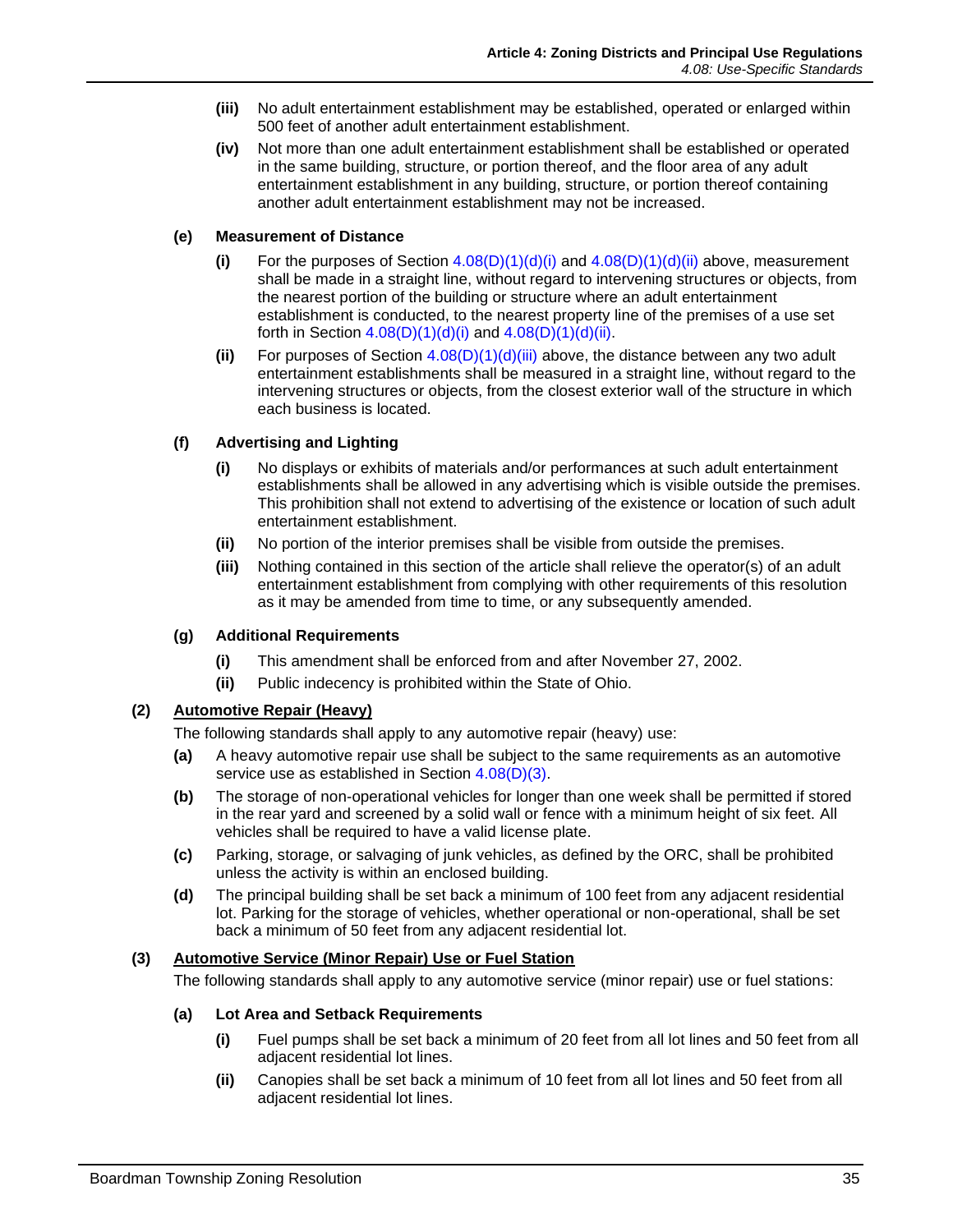- **(b)** All hydraulic hoists, oil pits, and all lubricants, greasing, vehicle washing and repair equipment shall be enclosed entirely within a building. No outdoor disassembly or repair of motor vehicles shall be permitted.
- **(c)** Activities shall be limited to:
	- **(i)** The sale of automotive fuel;
	- **(ii)** The servicing of motor vehicles with minor repair work;
	- **(iii)** Hand washing of vehicles within an enclosed building; and/or
	- **(iv)** The retail sale of vehicle parts and products relating to minor repair work such as, but not limited to, oil, grease, antifreeze, batteries, windshield wipers, etc.
- <span id="page-13-0"></span>**(d)** Space for overnight parking, overnight accommodations, or the inclusion of showers within the building shall be prohibited.
- **(e)** Any major repair work, including automobile body repair and painting, automobile glass work, automobile transmission work, automobile engine overhaul and repair, and radiator repair work shall be classified as "automotive repair (heavy)" and shall be subject to Section [4.08\(D\)\(2\).](#page-12-4)
- **(f)** Vehicles being serviced or awaiting service shall be stored for no longer than seven days on the site if in unenclosed areas.
- <span id="page-13-1"></span>**(g)** The storage and disposal of solid waste and recyclable materials, including used or discarded motor vehicle parts or equipment, and fluids, shall comply with all applicable federal, state, and local requirements.
- **(h)** Outdoor solid waste and recyclable storage areas shall be screened in accordance with Section 10.08: Screening Requirements.

# **(4) Commercial Entertainment or Recreation (Outdoors)**

The following standards shall apply to any outdoor commercial entertainment or recreational uses:

- **(a)** All structures shall be set back a minimum of 100 feet from all lot lines.
- **(b)** Any outdoor areas utilized for such use shall be set back a minimum of 250 feet from all residential lot lines.
- **(c)** The BZA may require portions of the site with high activity areas to be enclosed by a fence having a minimum height of six feet. Such fence may be used as part of any landscaping requirements in this resolution.
- **(d)** The proposed use shall not have a primary access from a local residential street.

# <span id="page-13-2"></span>**(5) Day Care Centers (Child or Adult)**

- **(a)** All buildings shall be set back a minimum of 50 feet from all other lot lines and 100 feet from any the lot line of any lot occupied by residential uses.
- **(b)** Day care centers are permitted in residential zoning districts and the industrial district only when accessory to another permitted public and institutional use. See Section 6.01: Accessory Use Regulations.
- **(c)** A drop-off/pick-up location shall be provided to ensure the safety of the children and adults. Such location shall not impede traffic on or off the site.
- **(d)** The center and its staff shall be in full compliance with all applicable federal, state and local laws and regulations, including facility licensure to begin and continue operation.
- **(e)** The proposed use shall not have a primary access from a local residential street.

# **(6) Funeral Homes or Mortuaries**

The following standards shall apply to any funeral homes or mortuaries:

- **(a)** The required number of off-street parking spaces shall be designed in parallel aisles so as to facilitate the structuring of funeral processions that leave from the funeral home site to travel to the cemetery.
- **(b)** The principal building and any accessory structure used in conjunction with the typical activities of a funeral home or mortuary shall be set back a minimum of 50 feet from any adjacent residential lot line.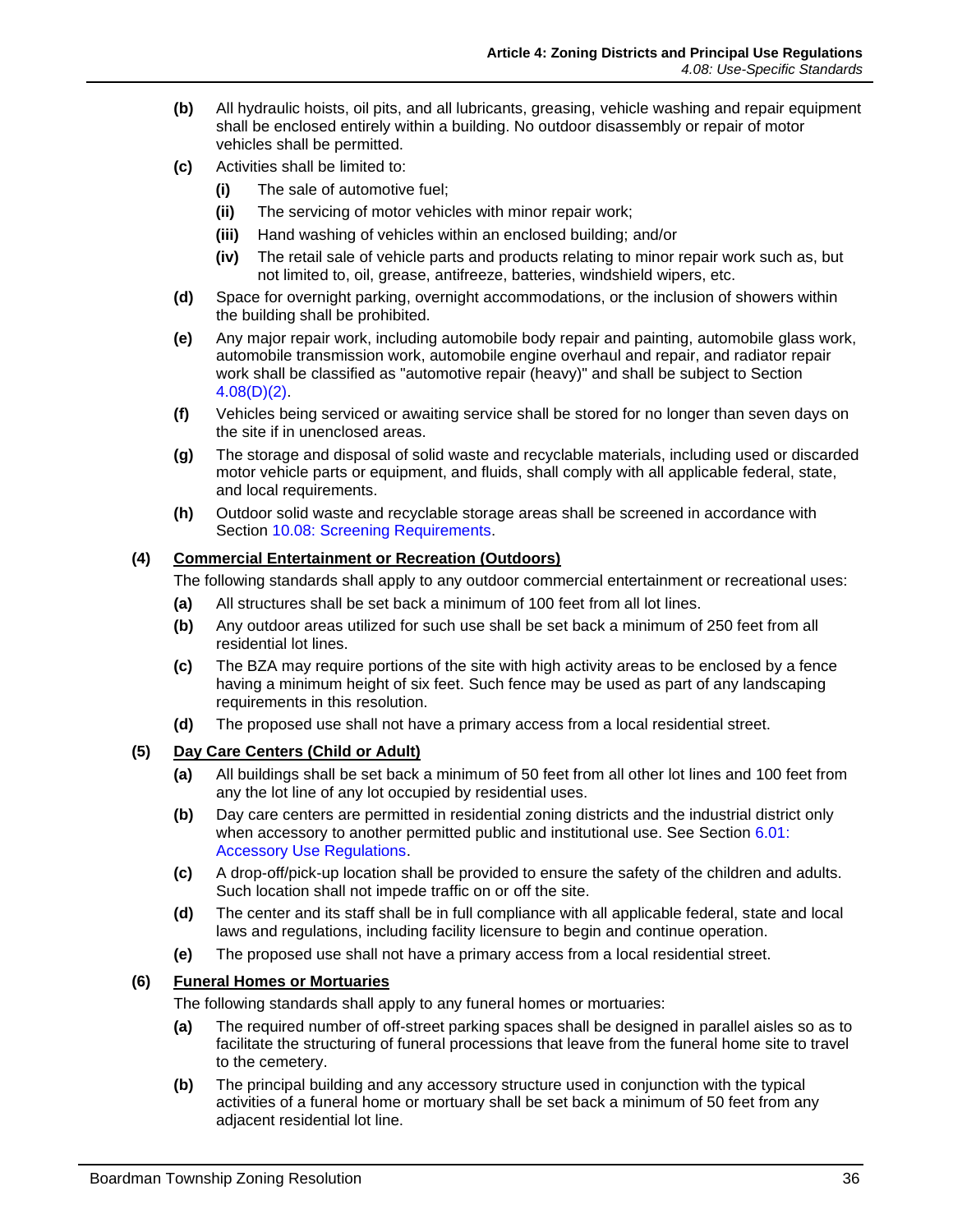<span id="page-14-0"></span>**(c)** If the use includes a crematorium, the portion of the building or site used for the crematorium shall be set back a minimum of 250 feet from adjacent residential lot lines.

# <span id="page-14-1"></span>**(7) Kennels (Commercial) and Animal Day Cares**

Kennels may be permitted in a residential district as an agricultural use if meets the agricultural use exemption requirements of Section 1.07(D)(1). In such cases, the kennel shall not be subject to the standards of this resolution. All other commercial kennels and animal day cares shall be subject to the following:

- <span id="page-14-2"></span>**(a)** All structures and activities related to the subject kennel use shall be located a minimum distance of 100 feet from side and rear property lines, except that when located adjacent to a residential district, the following additional restrictions shall apply:
	- **(i)** All non-soundproofed structures or areas where animals are confined shall be located a minimum distance of 500 feet from any residential district.
	- **(ii)** Soundproofed, air-conditioned buildings shall be located a minimum distance of 100 feet from any residential district.
	- **(iii)** All non-soundproofed structures for the confinement of animals shall be screened by a solid fence or wall a minimum of six feet in height located within 50 feet of the structure.
	- **(iv)** Animals shall be confined in an enclosed building between the hours of 10:00 p.m. and 6:00 a.m. of the following day.
- **(b)** There shall be no burial or incineration of animals on the premises.

#### <span id="page-14-3"></span>**(8) Medical/Dental Clinics or Offices; Medication Maintenance Facility or Dispensary**

The design of a medical/dental clinic or office, or for medication maintenance facilities or dispensaries, shall be sufficient to accommodate staff, clients, patients and visitors without waiting or queuing outside of the building.

#### <span id="page-14-4"></span>**(9) Microbrewery, Microdistillery, or Microwinery**

- **(a)** A microbrewery, microdistillery, and microwinery shall be allowed in the GB, RB, and NMB Districts when the majority of the floor area is dedicated to being used for food service or for the serving of drinks made on site so that the use fits into the retail character of the districts. Drinks made off site may also be permitted provided the majority of drinks offered for sale are made on site.
- <span id="page-14-5"></span>**(b)** A microbrewery, microdistillery, and microwinery in the I District may include a taproom area to serve customers drinks made on site provided the floor area of the taproom does not exceed 25 percent of the total footprint of the use. Food service may be included within the 25 percent total footprint. Drinks made off site may also be permitted provided the majority of drinks offered for sale are made on site.

# **(10) Parking Lots or Garages**

Parking lots or garages can be approved as a principal use of a lot if the parking lot or garage is providing parking or loading facilities for an adjacent lot.

# **(11) Personal Service Establishments and Retail and Service Commercial Uses**

The following standards shall apply to any personal service establishment or a retail and service commercial use in the I District:

- **(a)** The use shall not occupy more than 10 percent of the principal building.
- **(b)** Such uses shall not be permitted within an accessory building.

# **(12) Vehicle Sales and Leasing**

The following standards shall apply to any vehicle sales or leasing use:

- **(a)** Only repair of vehicles customarily associated with sales or leasing establishments shall be permitted and shall be in compliance with Section [4.08\(D\)\(3\).](#page-12-3)
- **(b)** No scrap metal, scrap or salvaged parts, junk vehicles or used oil, antifreeze, transmission or other such fluids shall be stored outside, above ground, unless completely screened from view.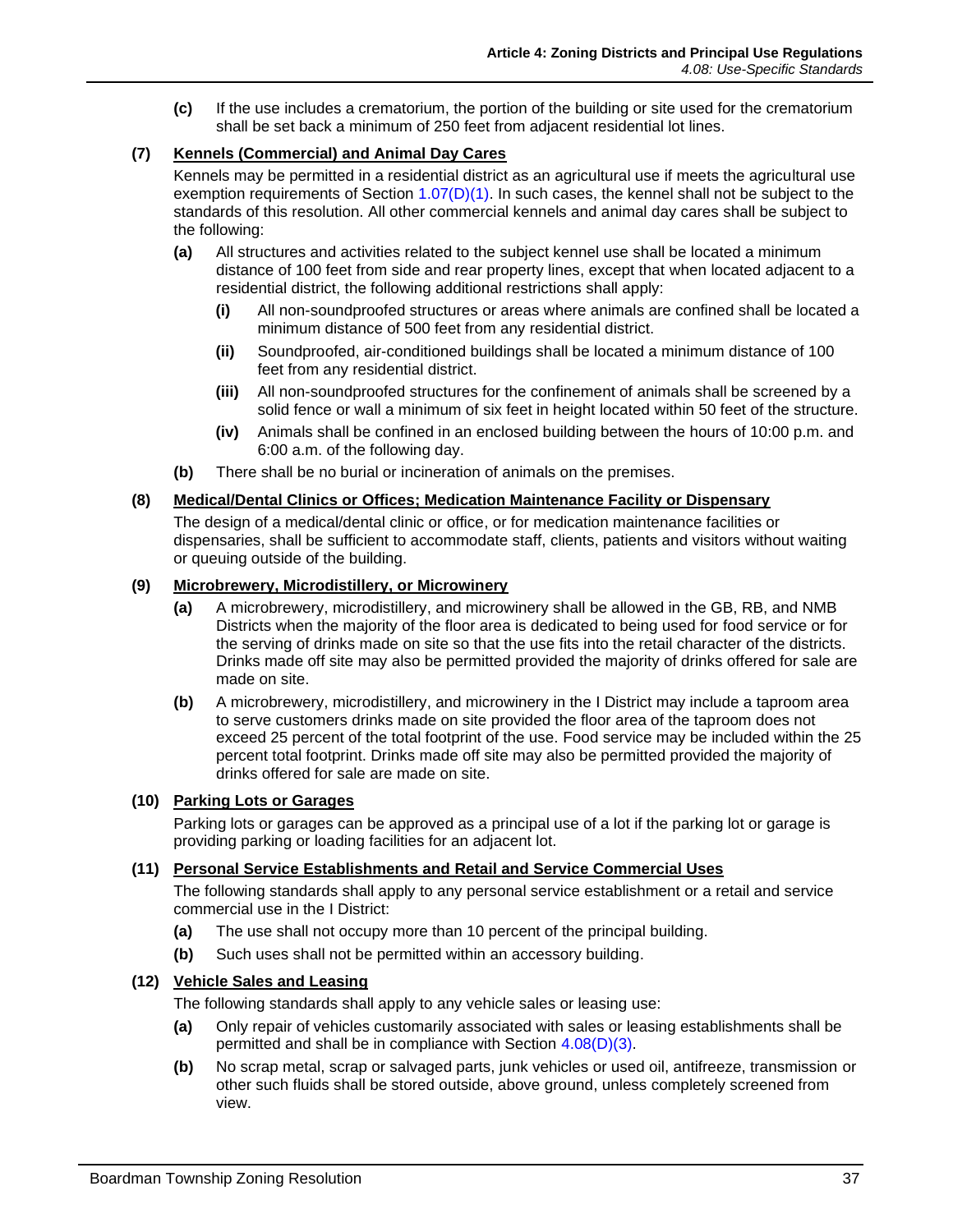- <span id="page-15-0"></span>**(c)** The off-site storage or parking of vehicles related to an already approved vehicle sales and leasing establishment may be permitted on adjacent lots if the parking or storage of those vehicles does not reduce the parking for the adjacent use below the requirements of Section 11.04: Off-Street Parking Standards. This shall apply whether the vehicles are on display for sale or are being stored. Such use of adjacent lots shall require a site plan review approval.
- **(d)** The off-site storage or parking of vehicles related to an already approved vehicle sales and leasing establishment may be permitted on lots that are not adjacent if such parking and storage is approved as a conditional use in the same manner as a new establishment.

#### <span id="page-15-2"></span><span id="page-15-1"></span>**(13) Veterinary Offices, Animal Hospitals, or Animal Grooming (No Boarding)**

The following standards shall apply to any veterinary office, animal hospital, or animal grooming facility:

- **(a)** The boarding of animals shall be restricted to short-term overnight lodging only as necessary for animals receiving medical attention, and there shall be no outside runs or kennels associated with the veterinary office.
- **(b)** Odor and noise shall be adequately controlled to ensure that animals do not create a nuisance.
- **(c)** All waste material shall be removed from the site on a daily basis and no animal carcass or animal waste shall be buried on site or be allowed to accumulate on the premise.

#### <span id="page-15-3"></span>**Industrial Use Classification**

#### **(1) Industrial Service Uses and Light Industrial Uses**

All work shall be performed entirely within an enclosed building; and all storage of supplies, parts and merchandise shall be within an enclosed building except as provided elsewhere in this resolution.

#### **(2) Research and Development Facilities**

The following standards shall apply to any laboratory or research and development facility:

- **(a)** All work shall be performed entirely within an enclosed building; and all storage of supplies, parts and merchandise shall be within an enclosed building except as provided elsewhere in this resolution.
- **(b)** Uses that employ hazardous materials as defined and classified in the H-1, H-2, H-3, and H-4 Use Groups in Chapter 3 of the Ohio Basic Building Code shall be specifically prohibited.

#### **(3) Self-Storage Facilities**

The following standards shall apply to any both indoor and outdoor self-storage facilities:

- **(a)** The Boardman Township Fire Department shall be provided with 24-hour access to the grounds. A lockbox shall be provided for its use.
- **(b)** The only commercial uses permitted on-site shall be the rental of storage space and the pickup and/or deposit of goods on the property in storage. Storage spaces, including outdoor storage areas, shall not be used to manufacture, fabricate, or process goods; service or repair vehicles, small engines, or electrical equipment; or to conduct similar activities; conduct garage sales or retail sales of any kind; or conduct any other commercial or industrial activity on-site.
- **(c)** If the storage takes place inside an enclosed building where access to all storage units is within the building, the building shall comply with the minimum setbacks of the applicable zoning district.
- **(d)** If the storage is within a building with exterior access to the storage units, there shall be a minimum setback of 100 feet between all residential lot lines and all buildings related to the self-service storage use.
- **(e)** Temporary auction sales of storage unit contents may be permitted up to four times per calendar year.
- **(f)** Units shall not be used for housing or any form of residence.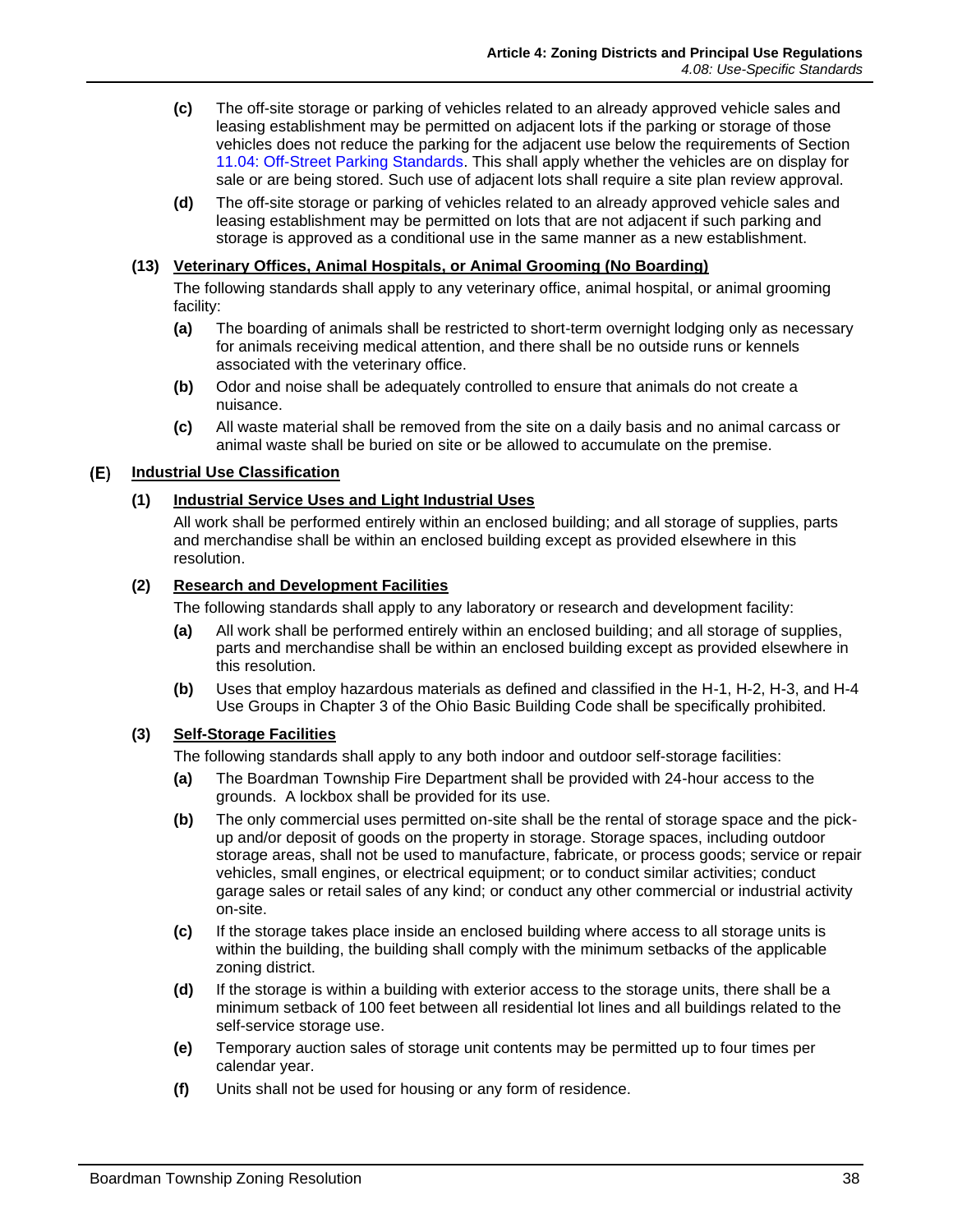# <span id="page-16-0"></span>**(g) Self-Storage Facilities (Outdoors)**

The following standards shall only apply to self-storage facilities (outdoors) or any areas of outdoor storage:

- **(i)** There shall be a minimum setback of 50 feet between all residential lot lines and any outdoor storage area.
- **(ii)** A solid fence or wall shall be required around the perimeter of the storage area. Ornamental gates may be used for ingress and egress.
- **(iii)** Outdoor storage of vehicles is permitted with the exception of junk vehicles, as defined in the ORC.
- **(iv)** All vegetation required by Article 10: Landscaping Standards shall be located outside of any fencing area.

#### $(F)$ **Miscellaneous Use Classification**

# **(1) Gas and Oil Wells**

The following standards shall apply to any gas or oil well:

#### **(a) Purpose**

The purpose of the standards in this section are to provide for health, safety, and the welfare of the public through the regulation of drilling and operation of wells for oil, gas or other hydrocarbons in gaseous or liquid form within the boundaries of Boardman Township.

#### **(b) State Standards**

Gas and oil wells shall be subject to all applicable state regulations established in both the ORC and the OAC.

#### **(c) Standards for Gas and Oil Wells**

- **(i)** Exploration for, drilling of, and production of oil or gas or oil and gas wells may be conducted in all zoning districts if the owner or operator of the well or wells holds all necessary mineral and surface rights, and a lawful and valid permit for said well or wells from the Ohio Department of Natural Resources (ODNR), Division of Oil and Gas, hereafter referred to as the Division of Oil and Gas.
- **(ii)** No zoning certificate shall be required for the drilling, operation, production, plugging or abandonment of any gas or oil well. However, all owners and operators of oil and gas wells in the township must complete an application for registration of the well or wells, prior to the commencement of any site work for oil and/or gas operations on the site, and submit the application to the Zoning Inspector. Such registrations shall be updated, as necessary, to be valid and up-to-date at all times.
- **(iii)** The applicant shall provide the Zoning Inspector with a plat of all buried and surface transmission lines serving or connected to the well, for which the applicant must have written and recorded easements or leases. All buried transmission lines crossing or intersecting any township road shall be marked by a permanent marker on both sides of the road in a location and format acceptable to the township. The minimum depth of such lines below roads, perennial or intermittent streams, and ditches shall be established by the township prior to the excavation to install such lines. No transmission lines intended for burial under Township roads shall be covered until the installed line is inspected by the township. The applicant also shall coordinate the laying of transmission lines with all public utilities servicing the township.
- **(iv)** At no time shall an operator of an oil or gas well move drilling equipment or any equipment onto a township road without prior written approval of the Board of Trustees and issuance of proper permits and road maintenance bonds in the amounts specified by the Board of Trustees. This rule shall be in effect from the time drilling commences until the oil or gas well is unproductive and plugged.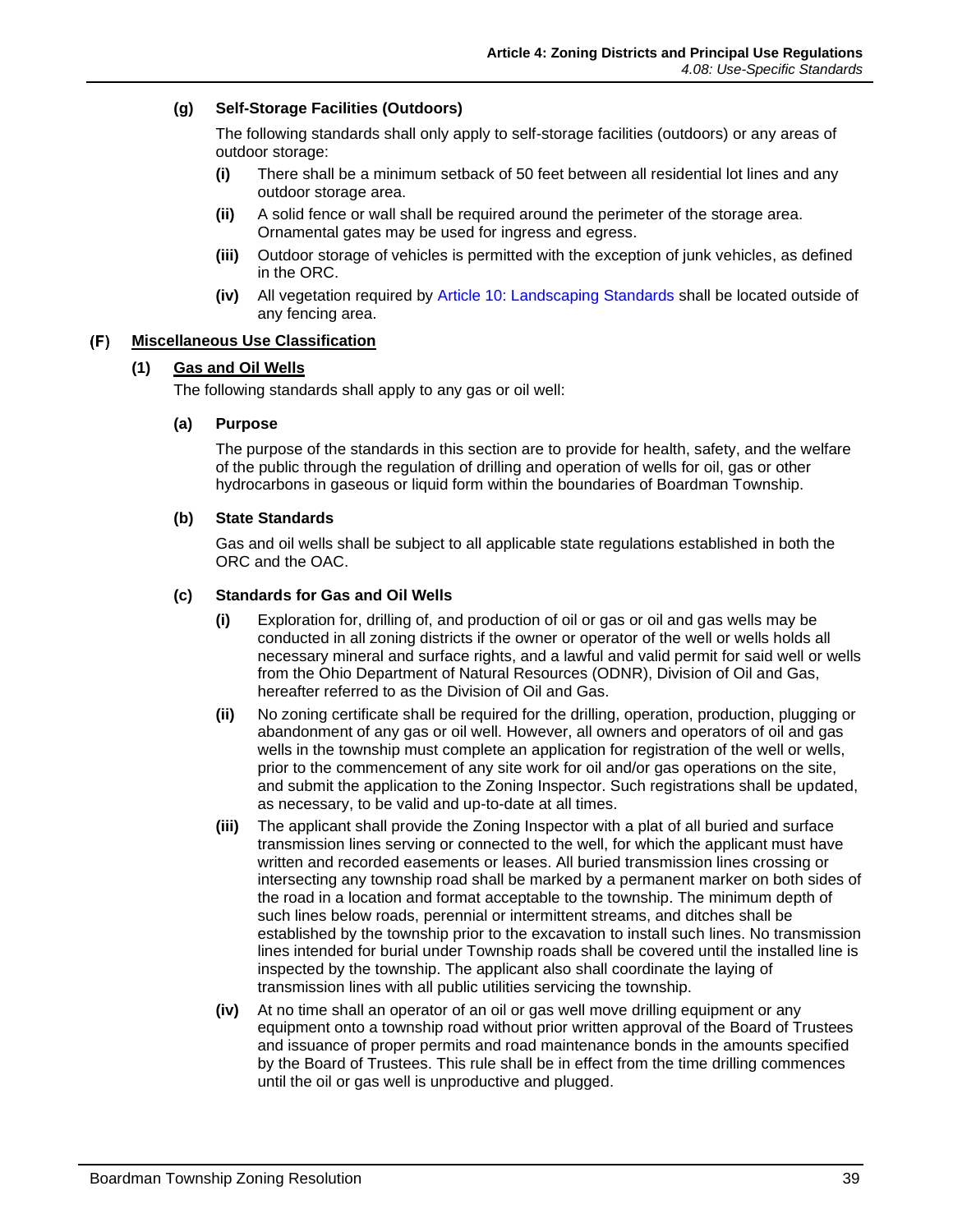- **(v)** All storage tanks, separators and well installations shall be entirely enclosed by an eight-foot-high chain link type fence, with three strands of barbed wire above the fence, if necessary, for security purposes. The fence shall be set back a minimum of five feet outside of all tanks, pumps, separators, and any related miscellaneous apparatus.
- <span id="page-17-0"></span>**(vi)** All fenced in areas that exceed 300 square feet in area shall have two exits remote from each other with a minimum width of four feet to facilitate orderly and safe firefighting operations. All fences and gate installations shall be inspected by the authorized inspector before the producing operation commences. All gates, including the drive entrance gate, shall be locked and keyed the same and a key shall be given to the Boardman Township Fire Department. Fences and gates shall be kept in a good state of repair until the well is abandoned and tanks, separators, and pump equipment are removed.
- **(vii)** Access roads shall be paved with suitable road materials to prevent mud deposits on public roads and to provide emergency vehicular access during inclement weather. Access roads for the exclusive use of the oil or gas well owner or operator, shall have a gate with a locking device, keyed as required above, installed at or near the public road entrance to prevent unauthorized entry from the public road. Before any drilling equipment moves onto the property, the Zoning Inspector shall be notified to make an inspection of the drive and pad area.
- **(viii)** The use shall be exempt from the requirement that all activities must be located within an enclosed building.

# <span id="page-17-1"></span>**(2) Mixed-Use Buildings**

- **(a)** Developments consisting of multiple principal uses shall incorporate only those use types permitted in the applicable zoning district.
- **(b)** Mixed use developments may also include attached residential dwellings as part of a mixeduse building where office or nonresidential uses are located on the first floor and residential uses are located on the upper floors.
- **(c)** When determining peripheral buffer requirements for parcels with multiple principal uses, the proposed use that requires the most extensive buffer according to Article 10: Landscaping Standards, shall govern.
- **(d)** The presence of a home occupation and/or a residential business in conjunction with a residential use shall not constitute a mixed-use building.
- **(e)** The maximum residential gross density for mixed-use buildings (mix of residential and nonresidential in the same structure) shall be eight dwelling units per acre.
- **(f)** Residential dwelling units shall be prohibited on the first floor of mixed-use buildings.
- **(g)** Mixed-use buildings shall be subject to the architectural standards of Article 9: Architectural Standards, regardless if the building contains residential uses.

# **(3) Wireless Telecommunication Facilities**

# **(a) Purpose**

These regulations are established to provide for the construction and use of wireless telecommunication towers and facilities as permitted uses and conditional uses depending on the specific land areas of the township in which such facilities are proposed to be located. The purpose of these regulations is to balance the competing interests created by the Federal Telecommunications Act of 1996, Public Law 104-104, and the interests of the township in regulating wireless telecommunication towers and related facilities for the following purposes:

- **(i)** To protect property values;
- **(ii)** To regulate a commercial use so as to provide for orderly and safe development within the township;
- **(iii)** To provide for and protect the health, safety, morals and general welfare of the residents of the township;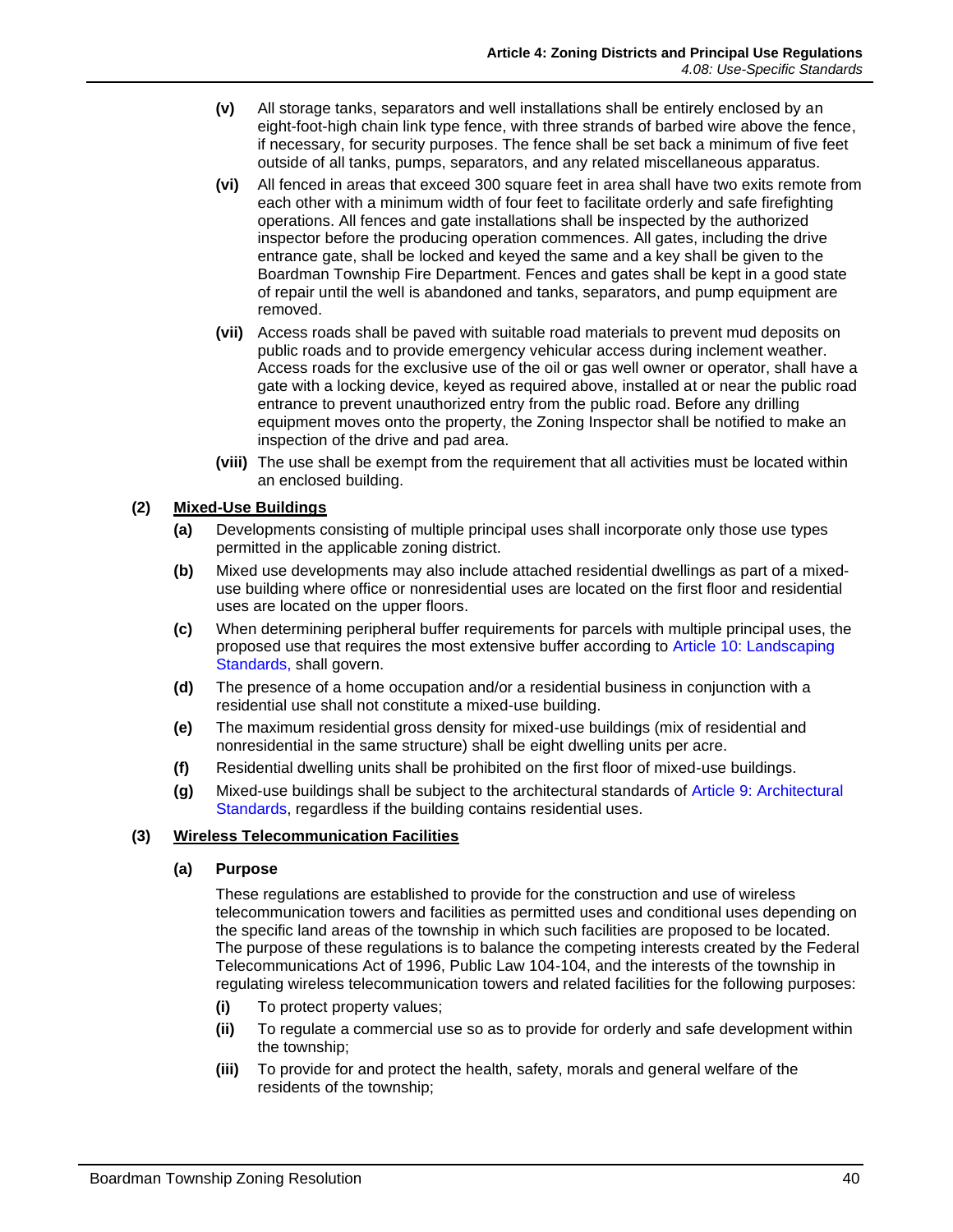- **(iv)** To protect residential properties, parks, open spaces and the non-intensive commercial zoning districts which are characteristic of the township from the adverse effects of towers and related facilities;
- **(v)** To promote co-location of wireless telecommunication facilities in order to decrease the number of towers in the township; and
- **(vi)** To maintain, where possible, the integrity of the existing regulations contained in the zoning resolution.

#### **(b) Procedure**

Any applicant that plans to construct a wireless telecommunications facility in a residential zoning district shall provide written notice in accordance with ORC § 519.211(B).

#### **(i) Trustee Action**

- **A.** If the Board of Trustees receives notice from a property owner under this section within the time specified or if a board member makes an objection to the proposed location of the telecommunications tower within 15 days after the date of mailing of the notice sent under this section, the Board of Trustees shall request that the Township Fiscal Officer send the person proposing to construct the tower written notice that the tower is subject to a conditional use review (See Section 3.04: Variance or Conditional Use.). The notice shall be sent no later than five days after the earlier of the date the Board of Trustees first receives such a notice from a property owner or the date upon which a Board of Trustees member makes an objection. Upon the date of mailing of the notice to the person, Sections [519.02](http://codes.ohio.gov/orc/519.02) to [519.25](http://codes.ohio.gov/orc/519.25) of the ORC shall apply to the tower.
- **B.** If the Board of Trustees receives no notice under this section within the time prescribed by that division or no Board of Trustees member has an objection as provided under this section within the time prescribed, the tower or facility shall be allowed as a permitted use.

#### **(c) Conditional Use Review Requirements**

All wireless telecommunications towers and facilities that are subject to conditional use review shall submit the following items in addition to the submittal requirements for a conditional use:

- **(i)** The application shall include a detailed description of the wireless telecommunications tower or facility's capacity including the number and types of antenna that it can accommodate.
- <span id="page-18-0"></span>**(ii)** The applicant shall demonstrate that the telecommunications tower or facility must be located where it is proposed in order to service the applicant's service area, including an explanation of why a tower or facility and this proposed site is technically necessary.
- **(iii)** Where the wireless telecommunications facility is located on a property with another principal use, the applicant shall present documentation that the owner of the property has granted an easement or entered into a lease for the proposed facility and that the vehicular access is provided to the facility.
- **(iv)** Documentation shall be provided that certifies the wireless telecommunication facility complies with all current Federal Communications Commission (FCC) regulations for non-ionizing electromagnetic radiation (NIER);
- **(v)** The applicant shall post a performance bond in the amount set by the Board of Trustees for the purpose of insuring that an abandoned, obsolete or destroyed wireless telecommunication facility shall be removed in compliance with Section  $4.08(F)(3)(e)$ . Any successor-in-interest or assignee of the applicant shall be required to additionally execute such bond.

#### **(d) Development Standards**

Any wireless telecommunication tower or facility subject to conditional use review shall be located in the township only in compliance with the following regulations and upon issuance of a zoning certificate from the Zoning Inspector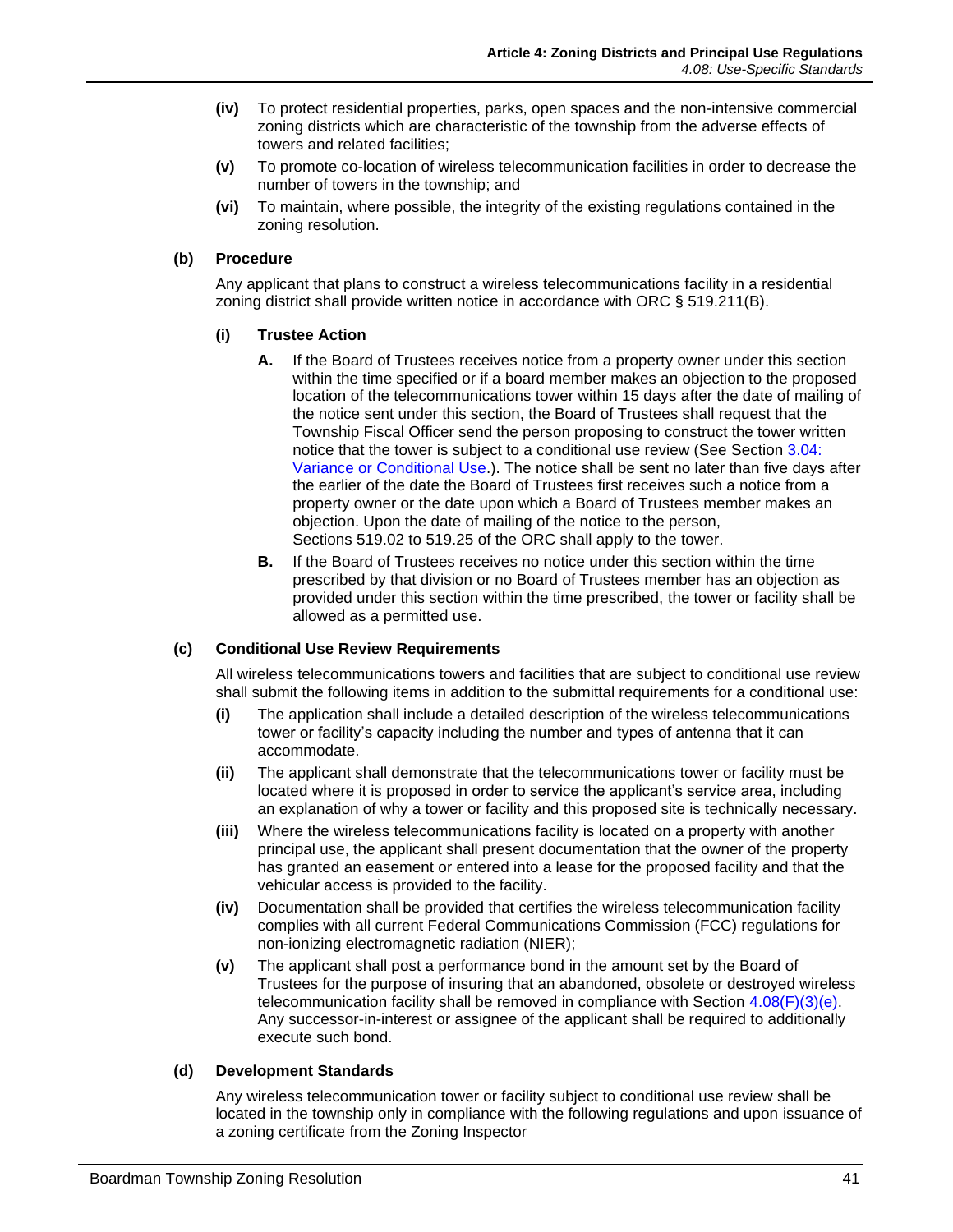- <span id="page-19-0"></span>**(i)** In order for the BZA to consider the location of a wireless telecommunication tower and facility as a conditional use in a residential district, the applicant shall document that:
	- **A.** There is no technically suitable space for the applicant's antenna(s) and related facilities in nonresidential zoning district where wireless telecommunication facilities are permitted; or
	- **B.** If an area in a nonresidential zoning district is technically suitable, the applicant shall provide evidence of written contact showing that it has requested all property owners with technically suitable locations to permit it to locate a tower facility in all technically suitable area(s) under reasonable terms and that each request was rejected; or
	- **C.** If another tower, building or structure in the township, in an area technically suitable for the facility, the applicant shall provide evidence of written contact showing that it has requested to co-locate on the existing tower(s), building(s) or structure(s) and that each co-location request was rejected by the owner of the tower, building or structure.
- **(ii)** As part of a conditional use approval, the applicant shall submit evidence that a technically suitable location is not available in any area set forth in Section  $4.08(F)(3)(d)(i)$  and shall list the locations of every tower, building or structure and all of the areas set forth in Section  $4.08(F)(3)(c)(ii)$  that could support the proposed antenna(s) so as to allow it to serve its intended function, and the reasons why such towers, buildings, structures or areas have been determined not to be technically suitable, or not available as set forth in  $4.08(F)(3)(d)(i)$ .
- **(iii)** As part of a conditional use approval, the owner/operator of the telecommunications tower shall agree to allow co-location until said tower has reached full antenna capacity, but in no event shall the owner/operator agree to allow fewer than two antenna platforms for additional providers unrelated to the owner/operator. The opportunity to co-locate on the tower shall also be made available to the township and/or county safety forces upon request, provided that such use will not interfere with the owner/operator's use or that of any other provider unrelated to the owner/operator. Agreement to this provision shall be included in the applicant's lease with the landowner, if different from the owner/operator of the tower. Written documentation shall be presented to the Zoning Inspector evidencing that the owner of the property on which the tower is to be located has agreed to the terms of this subsection as well as all other applicable requirements, regulations and standards set forth in this section.
- **(iv)** Towers shall be located, to the extent possible, to minimize any adverse impacts on residential property.
- **(v)** The minimum setback of the tower from all property lines shall comply with the following:
	- **A.** A distance equal to the height of the tower plus 50 feet; or
	- **B.** When it is demonstrated, because of its design and construction, that in case of collapse, adjacent property will not be affected, the minimum setback shall be 40 feet from any property line abutting a nonresidential lot or 100 feet from any property line abutting a residential lot, provided that the base of the tower and required enclosure shall comply with the front yard setbacks for the district in which it is located.
- **(vi)** All towers shall be of a monopole design. Lattice-type towers shall be prohibited.
- **(vii)** All towers shall be the minimum height necessary for adequate transmission and reception of telecommunication signals and to accommodate the antennae, and shall be no taller than existing towers housing similar antennae. In addition, towers shall comply with the following maximum height requirements, as measured from the neutral grade at the base of the tower:
- **(viii)** The maximum height of any tower shall be 150 feet.
- **(ix)** All poles having a height greater than 95 feet shall be designed to accommodate at least three antennae.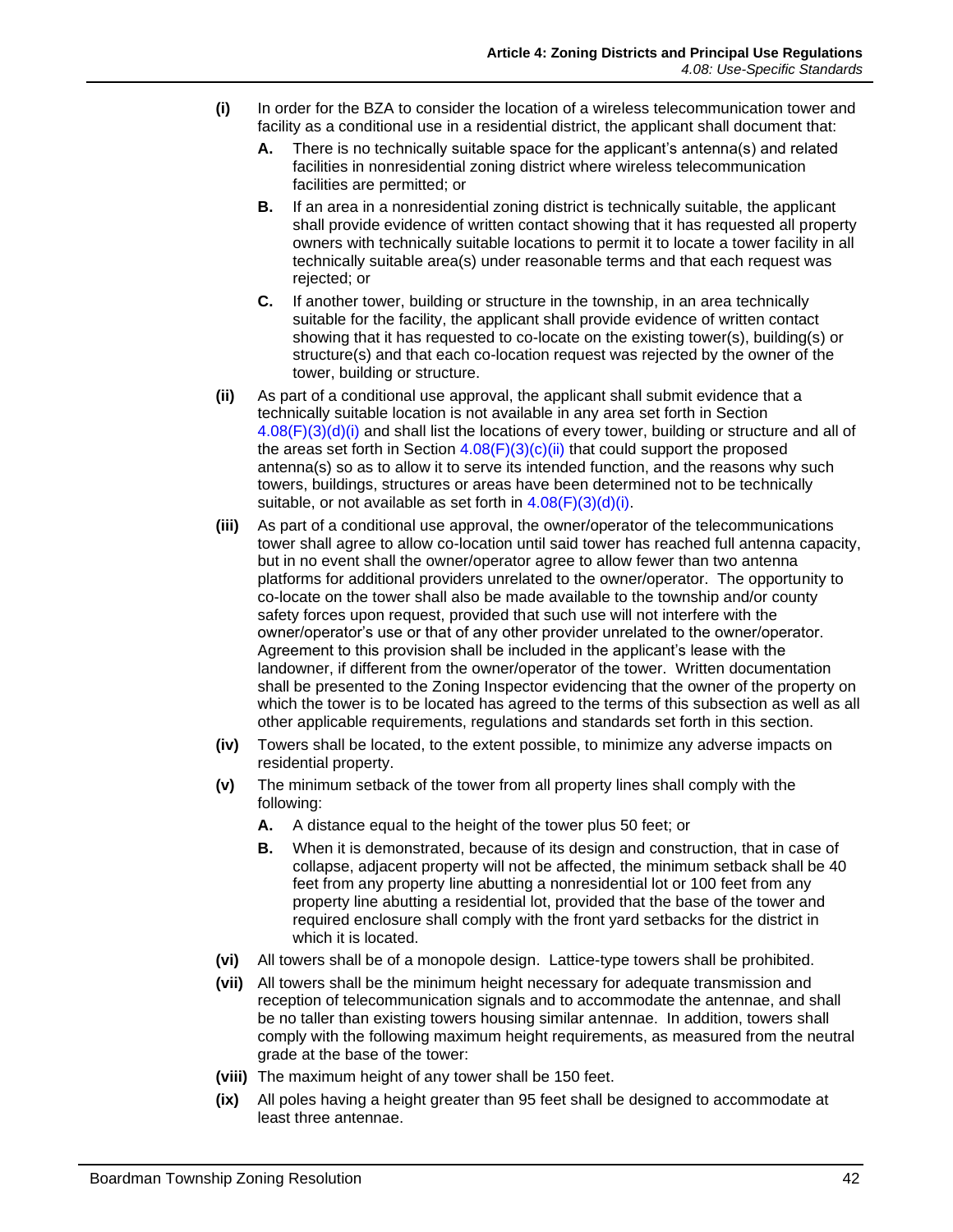- **(x)** Any accessory structure related to the wireless telecommunication facility shall not exceed a height of 10 feet.
- **(xi)** The base of the tower and all related facilities shall be completely enclosed with a secure, non-electrified, chain linked fence with barbed wire at the top, having a minimum height of eight feet. Such fence shall be completely screened from view by a landscape buffer area of not less than 15 feet in depth, consisting of hardy evergreen shrubbery and other appropriate landscaping that achieves the screening objective. The initial plantings shall be no less than six feet tall and shall be maintained and restored, if necessary.
- **(xii)** Existing mature tree growth and natural landforms on the site shall be preserved to the maximum extent feasible.
- **(xiii)** The antennae and support structures shall be camouflaged or disguised in order to minimize visibility of the structure and blend, to the maximum extent feasible, with the existing surroundings. At a minimum, towers shall be painted a non-contrasting gray or similar color, unless otherwise required by the Federal Communications Commission (FCC) or Federal Aviation Administration (FAA).
- **(xiv)** Wireless telecommunications towers shall be artificially lighted only when the height of the tower is equal to or greater than 100 feet or when required by the Federal Aviation Administration (FAA). Any lighting so required shall be installed to minimize the impact on adjoining properties.
- **(xv)** All buildings and shelters accessory to the wireless telecommunications facility shall comply with the setback regulations set forth in the applicable zoning district. The maximum size of such accessory building or shelter shall be 300 square feet for a single shelter, and a combined total of 750 square feet when more than one wireless telecommunication facilities is located on the site. The outside storage of equipment related to a telecommunications facility shall be prohibited.

#### <span id="page-20-0"></span>**(e) Abandoned Telecommunication Facilities**

- **(i)** The owner or operator of a wireless telecommunication facility shall notify the township within 30 days of a wireless telecommunication facility's permanent abandonment. Such facility shall be removed by the applicant and the site restored to its original state within 120 days from the date of notification to the township.
- **(ii)** Any tower that has had no antenna mounted upon it for a period of six months, or if the antenna mounted thereon are not operated for a period of three months, shall be considered abandoned, and the owner thereof shall remove the tower within and restore the site to its original state within 120 days after receipt of a notice from the Zoning Inspector to do so.
- **(iii)** In the event that more than one wireless communication service provider is using the antenna support structure, the antenna support structure shall not be considered abandoned until all such users cease using the structure as provided in this section.

# **AREA, SETBACK, AND OTHER SITE DEVELOPMENT STANDARDS**

#### $(A)$ **Measurements, Computations, and Exceptions**

#### **(1) Lot Area Measurements**

- **(a)** The area of a lot includes the total horizontal surface area within the lot's boundaries.
- **(b)** For nonconforming lots, see Section 13.07: Nonconforming Lots of Record.
- **(c)** With the exception of approval of a smaller lot as part of a planned unit development district or governmental acquisition of land as provided for in Article 13: Nonconformities, no lot shall be reduced in area so that the lot area per dwelling unit, lot width, yards, building area, or other requirements of this resolution are not met.

#### **(2) Lot Width Measurements**

**(a)** The lot width shall be measured as the distance between the side lot lines, as measured along a straight line at the minimum front yard setback line.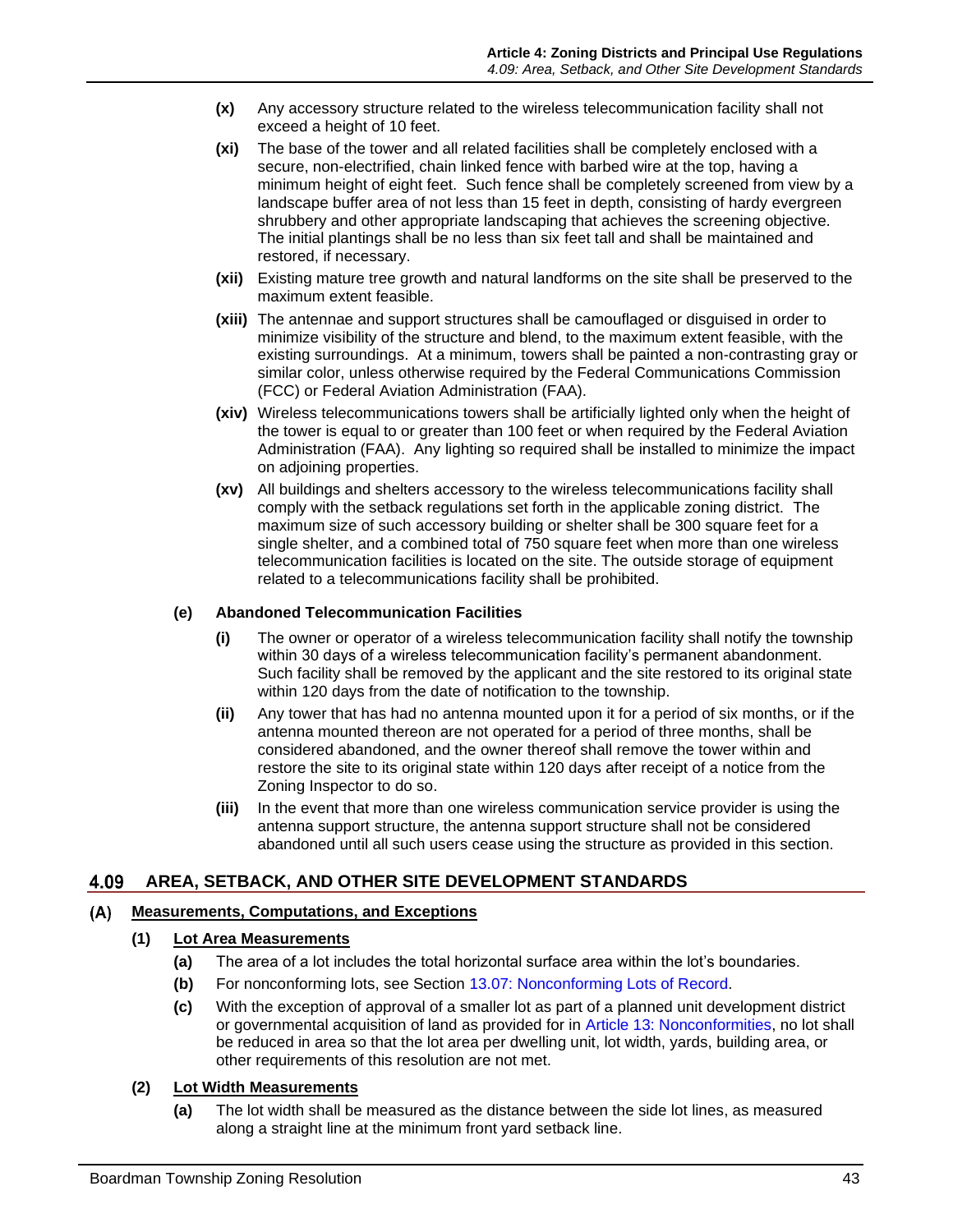**(b)** For corner lots, the lot width shall be measured as the distance between the side lot line and the front lot line directly opposite, as measured along a straight line at the minimum front yard setback line. See [Figure 4.09-A.](#page-21-0)



<span id="page-21-0"></span>Figure 4.09-A: Illustration of the location for measuring the lot width on a typical interior lot (left) and on a corner lot (right).

# **(3) Setbacks, Yards, and Lot Type Requirements**

#### **(a) Yards Required for Buildings**

A yard or other open space required for any structure shall be located on the same lot as the structure and shall not include any yard or open space areas from an adjacent lot.

#### **(b) Measurements**

Setbacks refer to the unobstructed, unoccupied open area between the furthermost projection of a structure and the property line of the lot on which the structure is located. Setbacks shall not contain any structure except when in conformance with this resolution.

# **(c) Yards and Obstructions**

- **(i)** Every part of a required yard shall be open to the sky and unobstructed except:
	- **A.** As otherwise provided in this section;
	- **B.** For accessory buildings as allowed in Section 6.01: Accessory Use Regulations;
	- **C.** For the ordinary projections of skylights, sills, belt courses, cornices and ornamental features projecting into the yard a distance not to exceed 12 inches;
	- **D.** Open or lattice-enclosed fire escapes, fireproof outside stairways, and balconies opening upon fire towers projecting into a yard not more than five feet; and
	- **E.** The ordinary projections of chimneys and flues may be permitted by the Mahoning County Building Department when placed so as not to obstruct light and ventilation but not closer than two feet to any lot line.
- **(ii)** Terraces, uncovered porches, platforms and ornamental features which do not extend more than three feet above the floor level of the ground (first) story may project into a required front or rear yard, but shall maintain a minimum of seven feet in setback from the front lot line and three feet from all other lot lines.
- **(iii)** Awnings and canopies may extend into any required setback but shall maintain a minimum setback of one foot from all lot lines.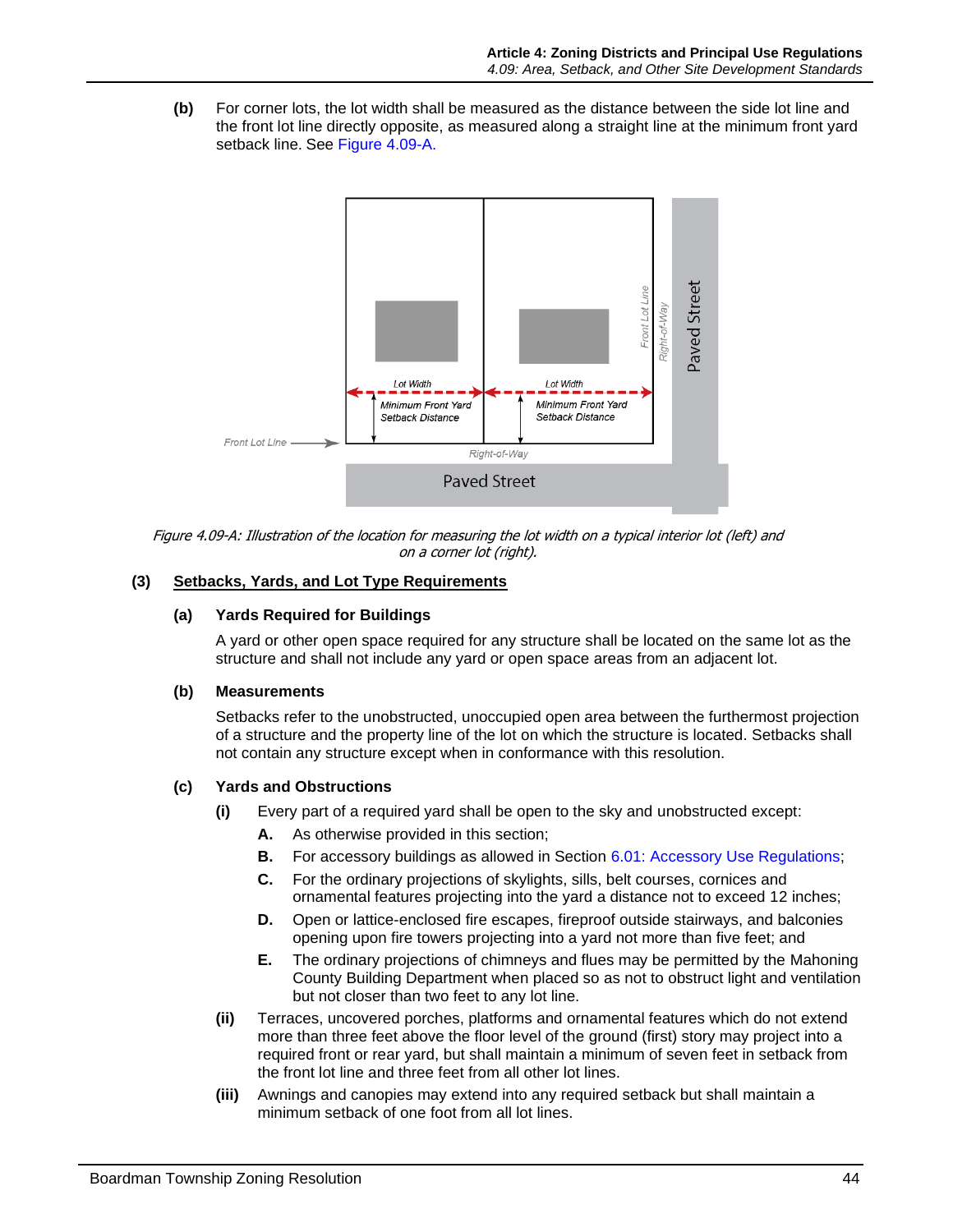# <span id="page-22-1"></span>**(d) Front Yard Exception**

In any residential zoning district, a minimum front yard setback shall not be required to exceed the average front yard setbacks of lots with similar uses and sharing the same block face, within 150 feet of the applicable lot. Modification of the front yard in accordance with this section will not create a nonconforming lot unless the lot or structure does not meet other applicable provisions of this resolution. See [Figure 4.09-B.](#page-22-0)



<span id="page-22-0"></span>Figure 4.09-B: Illustrative example of the provision for a front yard exception where structures on nearby lots do not meet the minimum front yard setback.

- **(e) Interior Lots** 
	- **(i)** The required minimum front yard setback shall be measured from the front lot line. See [Figure 4.09-C.](#page-23-0)
	- **(ii)** The lot line located directly behind the rear of the structure, as determined by the Zoning Inspector, shall be the rear lot line and the rear yard setback shall be applied. See [Figure 4.09-C.](#page-23-0)
	- **(iii)** All other lot lines shall be considered the side lot line and the side yard setback shall be applied. See [Figure 4.09-C.](#page-23-0)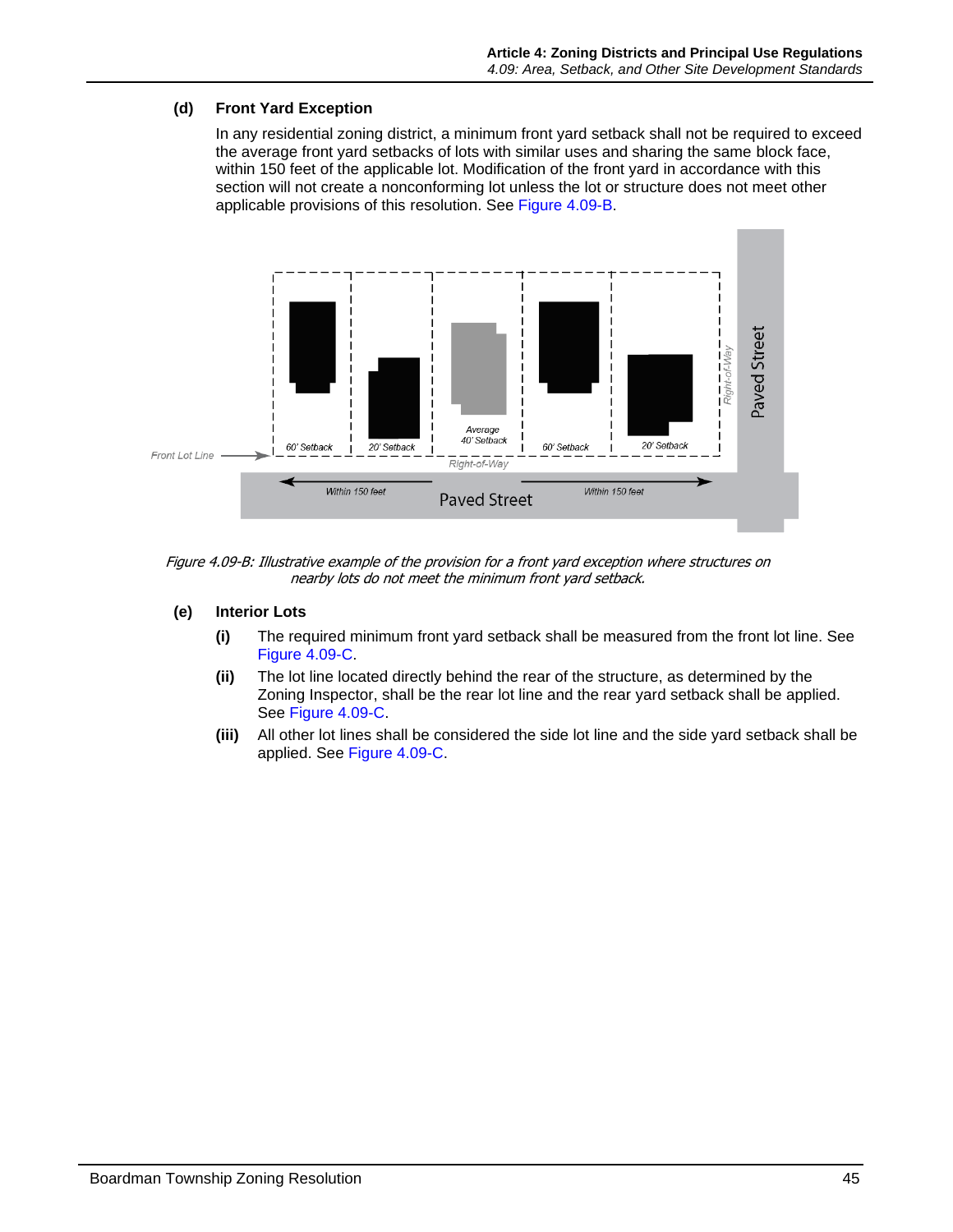

<span id="page-23-0"></span>Figure 4.09-C: Typical lot lines and setback locations for an interior lot (left image) and typical yard locations (right image).

# **(f) Corner Lots**

Lots that have street frontage on two intersecting streets shall be considered a corner lot, subject to the following:

- **(i)** The required minimum front yard setback shall be provided from each of the lot lines adjacent to the street. See [Figure 4.09-E.](#page-24-0) The front yard setback requirement for the application district may be reduced using the front yard exception in Section  $4.09(A)(3)(d)$ . If an existing building is demolished, any new building may be constructed utilizing the front yard setbacks that were established for the demolished building.
- **(ii)** An alley shall not be considered a street for the purposes of determining a corner lot.
- **(iii)** The lot line that runs parallel with the lot line along the narrowest street frontage shall be the rear lot line and the minimum rear yard setback shall be applied from such lot line. See [Figure 4.09-E.](#page-24-0)
- **(iv)** The principal building is encouraged to be oriented toward the front lot line with the narrowest street frontage, in which case, all other lot lines that are not the rear and front lot lines shall be a side lot line and the minimum side yard setback shall be applied from such lot lines. See [Figure 4.09-E.](#page-24-0)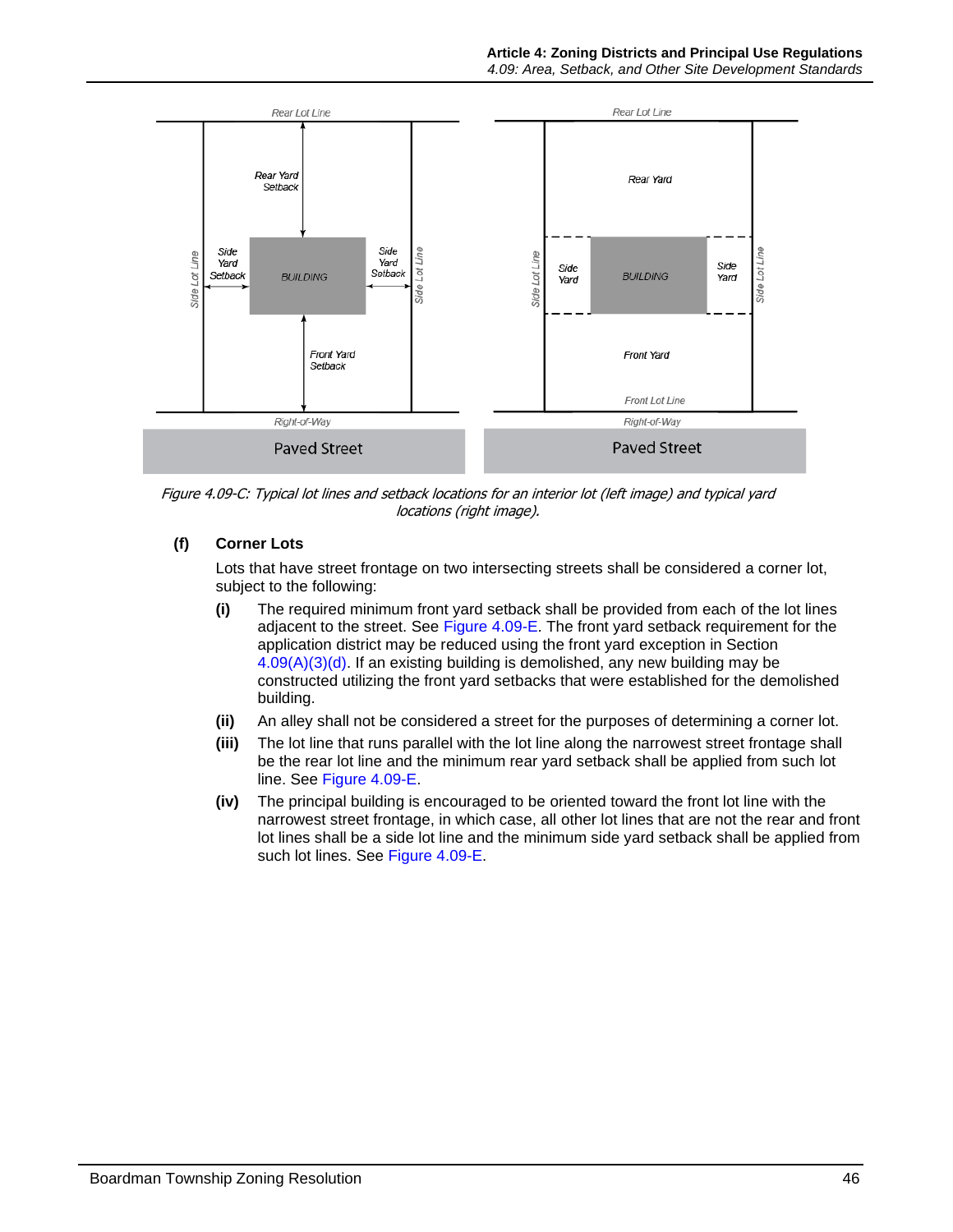

Figure 4.09-D: Typical lot lines and setback locations for a corner lot with the building oriented toward the narrow street frontage (left image) and typical yard locations (right image).

**(v)** If the principal building is situated so the main entrance and/or primary façade is oriented toward the lot line along the widest street frontage, then the principal structure shall be set back a minimum distance equal to the rear yard setback for the applicable district from all lot lines that are not the front lot lines. See [Figure 4.09-E.](#page-24-0)



<span id="page-24-0"></span>Figure 4.09-E: Typical lot lines and setback locations for a corner lot with the building oriented toward the wider street frontage (left image) and typical yard locations (right image).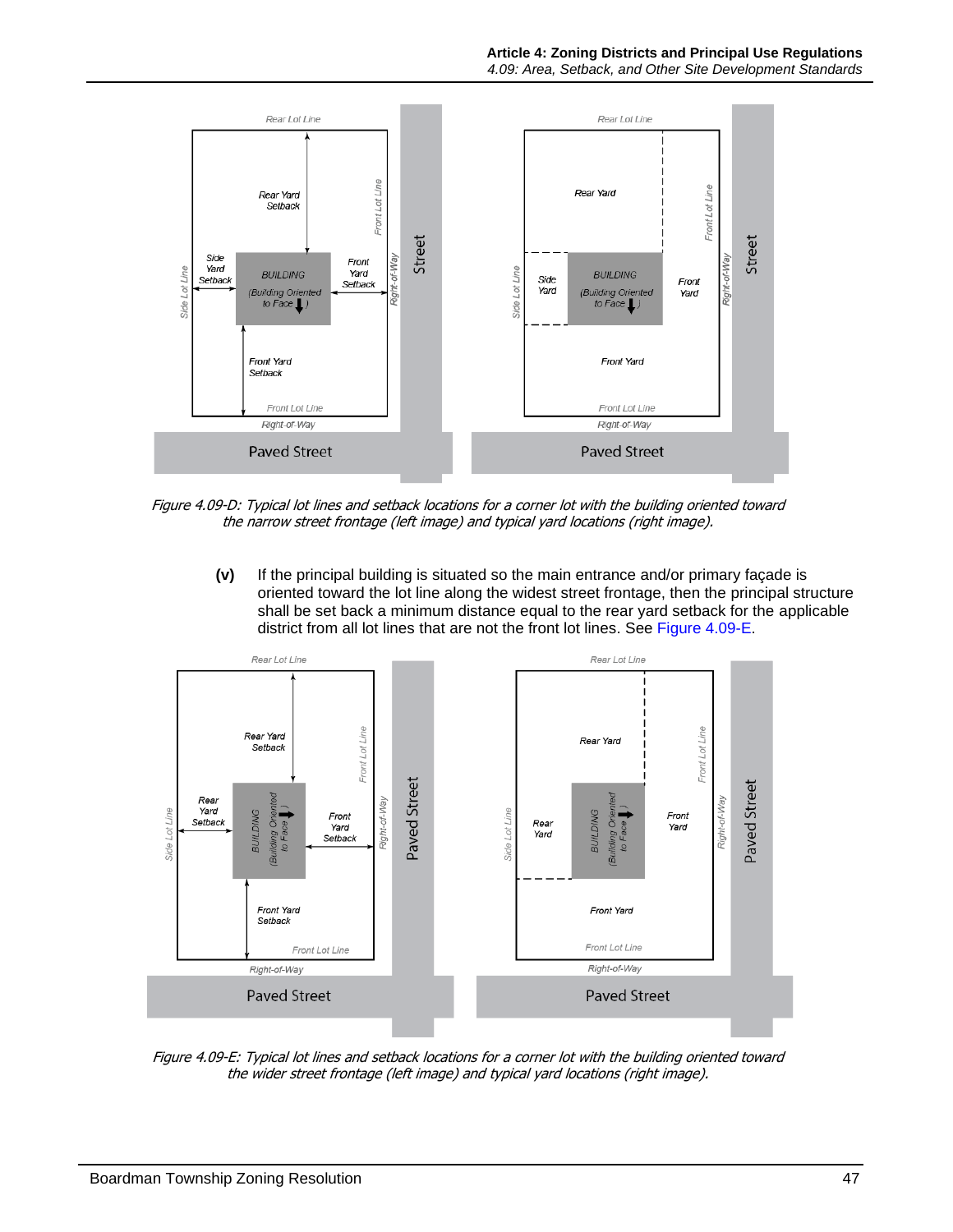# **(g) Double Frontage (Through) Lots**

Double frontage lots shall be discouraged and shall only be approved if necessitated by unique topographic features or other special physical conditions as deemed necessary by the Zoning Inspector. Double frontage lots shall be subject to the following regulations:

- **(i)** Where a lot is considered a double frontage (through lot) lot, the required minimum front yard setback shall be provided on all lot lines that abut a street. See [Figure 4.09-F.](#page-25-0)
- **(ii)** The remaining lot lines not abutting a public road right-of-way shall be considered as side yards and shall have the required minimum side yard setback provided for each side lot line. See [Figure 4.09-F.](#page-25-0)



<span id="page-25-0"></span>

- **(iii)** For the purposes of allowing accessory uses, the yard that is located to the rear of the principal building shall be considered the rear yard but any accessory building or structures shall be required to be set back from the street a minimum distance equal to the minimum front yard setback for principal uses in the applicable district..
- **(iv)** Where alleys exist in the township, any lots that have frontage along the alley shall be not be considered a double frontage (through) lot and shall either be regulated as an interior lot or corner lot depending on the location of the subject lot within the block.

# **(h) Flag (Panhandle) Lots**

Panhandle lots (flag) lots shall be discouraged and shall only be approved if necessitated by unique topographic features or other special physical conditions as deemed necessary by the Zoning Inspector. Panhandle (flag) lots shall be subject to the following regulations:

- **(i)** Panhandle (flag) lots shall not be used to avoid the construction of a street.
- **(ii)** The area of the "panhandle" portion of the lot connecting the lot to the public street shall not be included in the area of the lot for the purposes of determining compliance with the required minimum lot area for the district in which the lot is located.
- **(iii)** The stacking of panhandle (flag) lots shall be prohibited. See [Figure 4.09-G.](#page-26-0)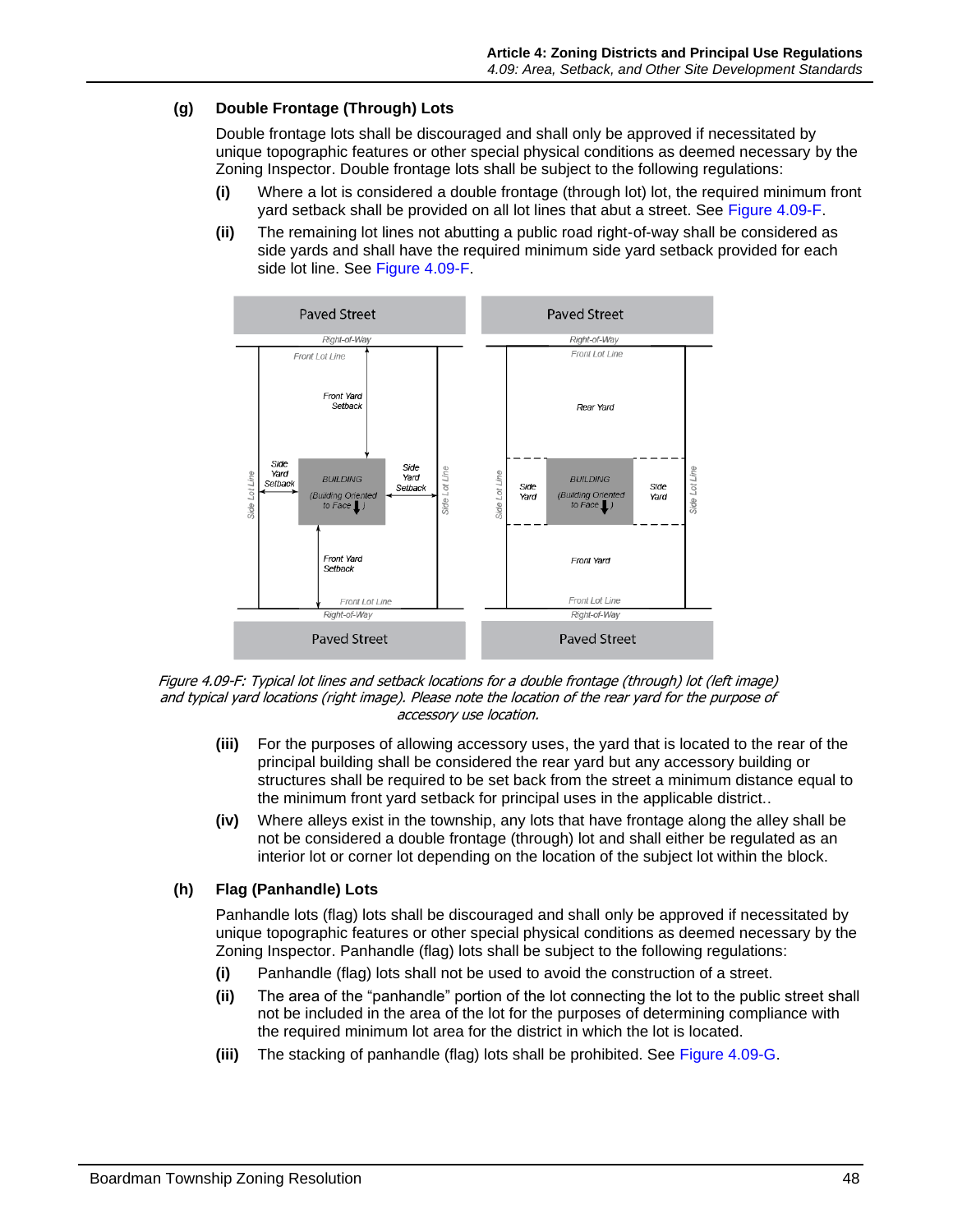

<span id="page-26-0"></span>Figure 4.09-G: The above illustration shows the stacking of flag (panhandle) lots, which is prohibited.

- **A.** The panhandle shall have a minimum width of 20 feet along the entire width of the panhandle. The maximum width shall be 40 feet and anything with a width of 40 feet or greater shall be considered an interior, corner, or double frontage lot as may be applicable.
- **B.** No structures, except for fences and walls allowed by this resolution, shall be permitted in the panhandle portion of the lot.
- **C.** The minimum front yard setback requirement shall be measured from the lot line that creates the rear lot line of the adjacent lot as illustrated in [Figure 4.09-H.](#page-26-1)



<span id="page-26-1"></span>Figure 4.09-H: Typical lot lines and setback locations for a flag (panhandle) lot (left image) and typical yard locations (right image).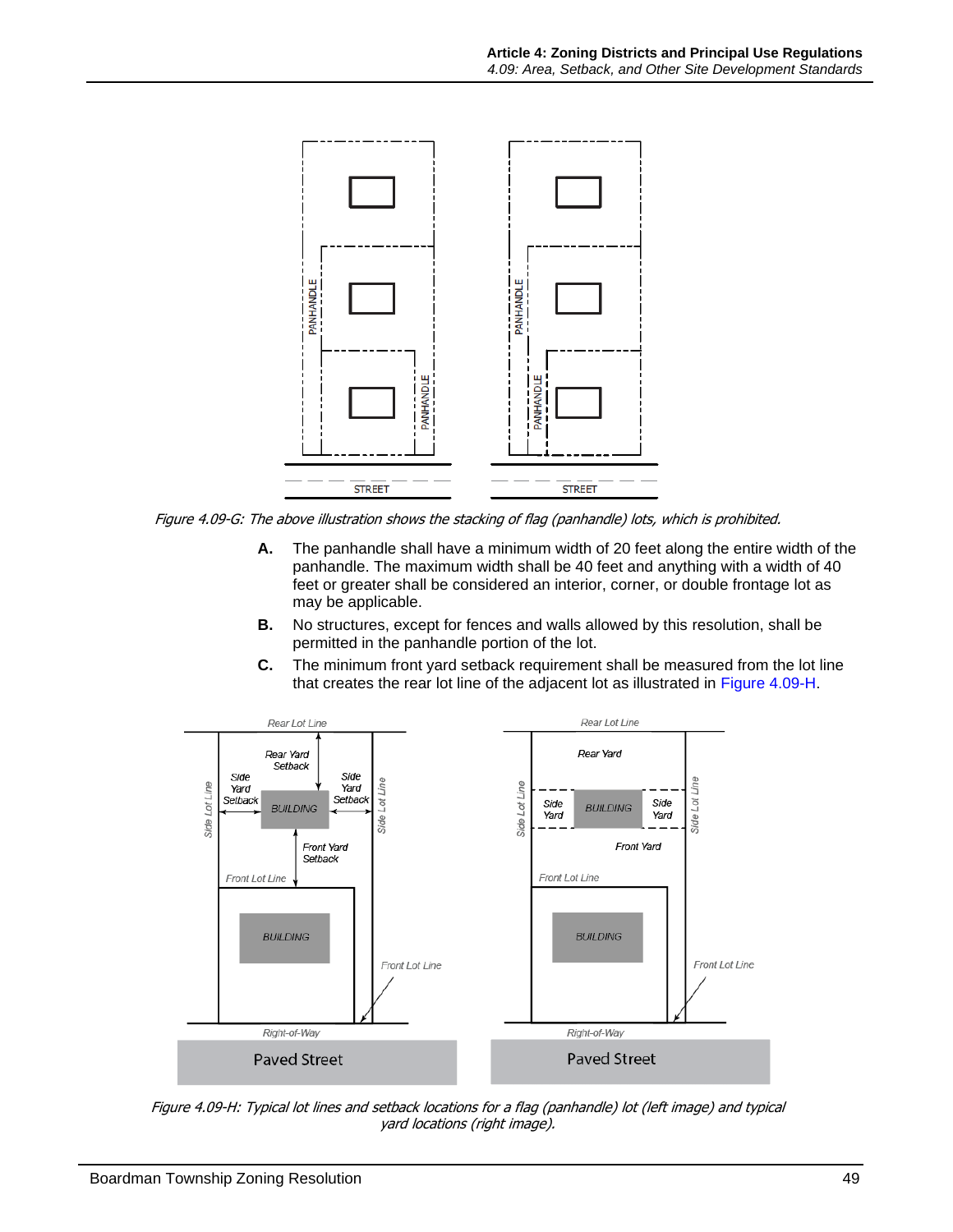# **(i) Cul-de-Sac or Curved-Street Lot**

- **(i)** For a cul-de-sac lot or a lot abutting a curved street, the front-yard setback shall follow the curve of the front property line (lot line). See [Figure 4.09-I.](#page-27-0)
- **(ii)** On a cul-de-sac roadway, knuckle, or eyebrow, the required street frontage shall be required and measured at the street right-of-way on the curve of the cul-de-sac, knuckle, or eyebrow.



<span id="page-27-0"></span>Figure 4.09-I: Typical lot lines and setback locations for a lot with a curved frontage (left image) and typical yard locations (right image).

# **(j) Other Lot Configuration**

For any type of irregular lot not addressed in this section, the Zoning Inspector shall determine the location of the front, side, and rear yard taking into consideration the effect on adjoining properties.

# **(4) Height Measurement and Exceptions**

# **(a) Height Measurement**

- **(i)** Where specified in stories, building height shall be measured in number of stories above the finished grade for any elevation fronting on a public street including attics, half-stories, mezzanines, and at-grade structured parking. This excludes features that are less than one-half story or completely below grade, such as basements, cellars, crawl spaces, sub-basements, and underground parking structures.
- **(ii)** Where specified in feet, the building height shall be measured from the average grade at the corners of the structure to the highest point on the roof, regardless of roof type. See [Figure 4.09-J.](#page-28-0)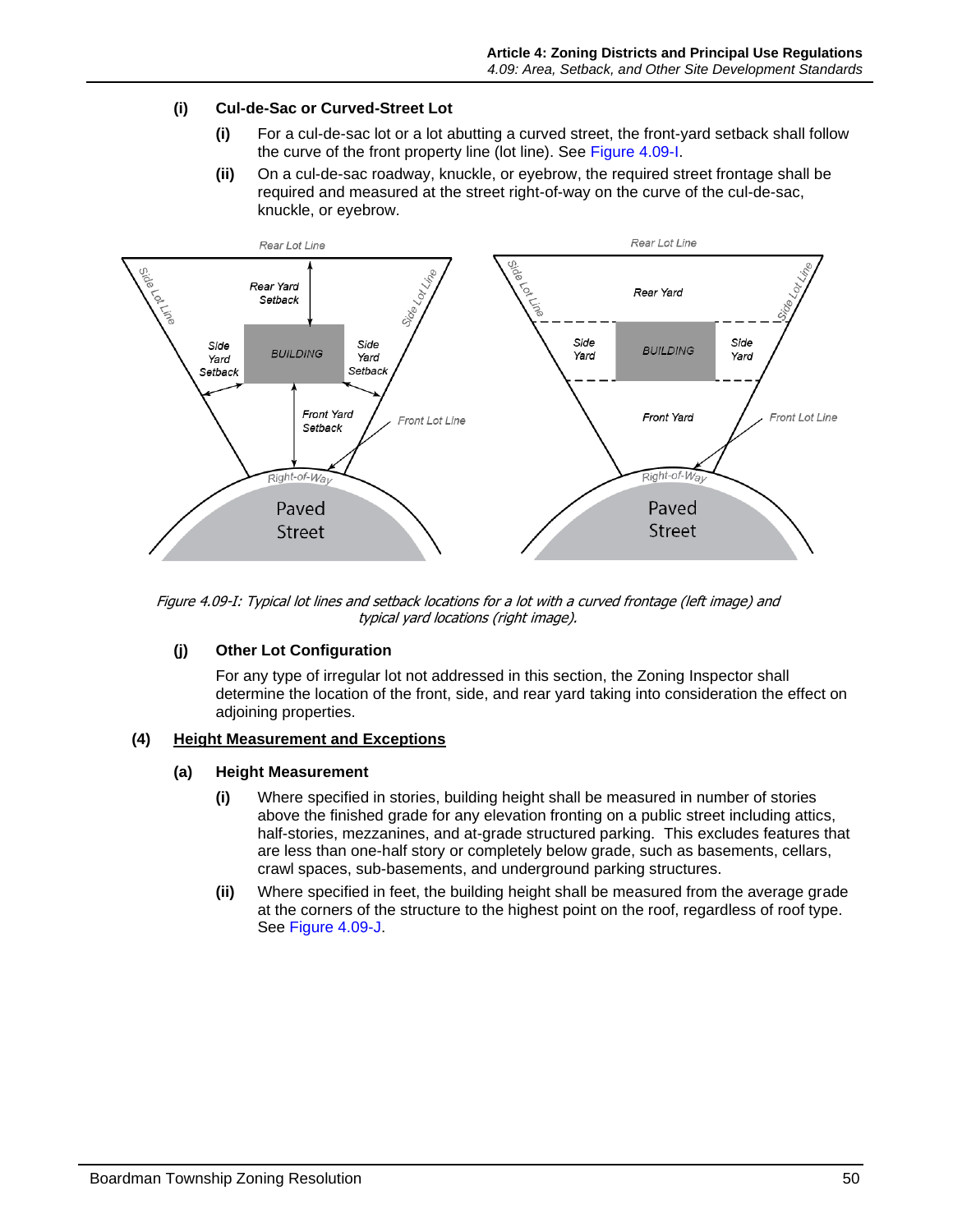

<span id="page-28-0"></span>Figure 4.09-J: Measurement of building or structure height

- **(b)** Where specified, fencing and wall height shall be measured in accordance with Section 7.05: Fencing, Walls, Hedges, and Similar Structures.
- **(c)** The height of all other structures shall be measured from the lowest grade adjacent to the structure to the highest point of the structure.

#### **(d) Exceptions to Height Limits**

Height limitations stipulated in this resolution shall not apply:

- **(i)** To barns, silos or other agricultural buildings or structures on farms (not located in an improved platted subdivision); to church spires, belfries, cupolas and domes, monuments, chimneys, smokestacks, flag poles; to parapet walls extending not more than four feet above the limiting height of the building.
- **(ii)** To bulkheads, elevator penthouses, water tanks, monitor and lookout towers, provided:
	- **A.** The height of any such structure shall not be greater than the number equal to the height of the first story of the principal structure; and
	- **B.** The total footprint of the structure shall not exceed 60% of the footprint of the principal structure and shall have the same materials as the principal structure unless an alternative material is approved by the Zoning Inspector.

#### **General Site Development Standards**

#### **(1) Height Limit at Street Corners (Traffic Safety Visibility Triangle)**

Development proposed adjacent to any public or private street, in every district, shall be designed to provide a clear visibility area for pedestrian and traffic safety.

**(a)** A traffic safety visibility triangle area, which may include private property and/or public rightof-way, is a triangle area defined by measuring 30 feet from the intersection of the extension of the front and side street curb lines (or the right-of-way lines where there is no curb) and connecting the lines across the property. See [Figure 4.09-K.](#page-29-1)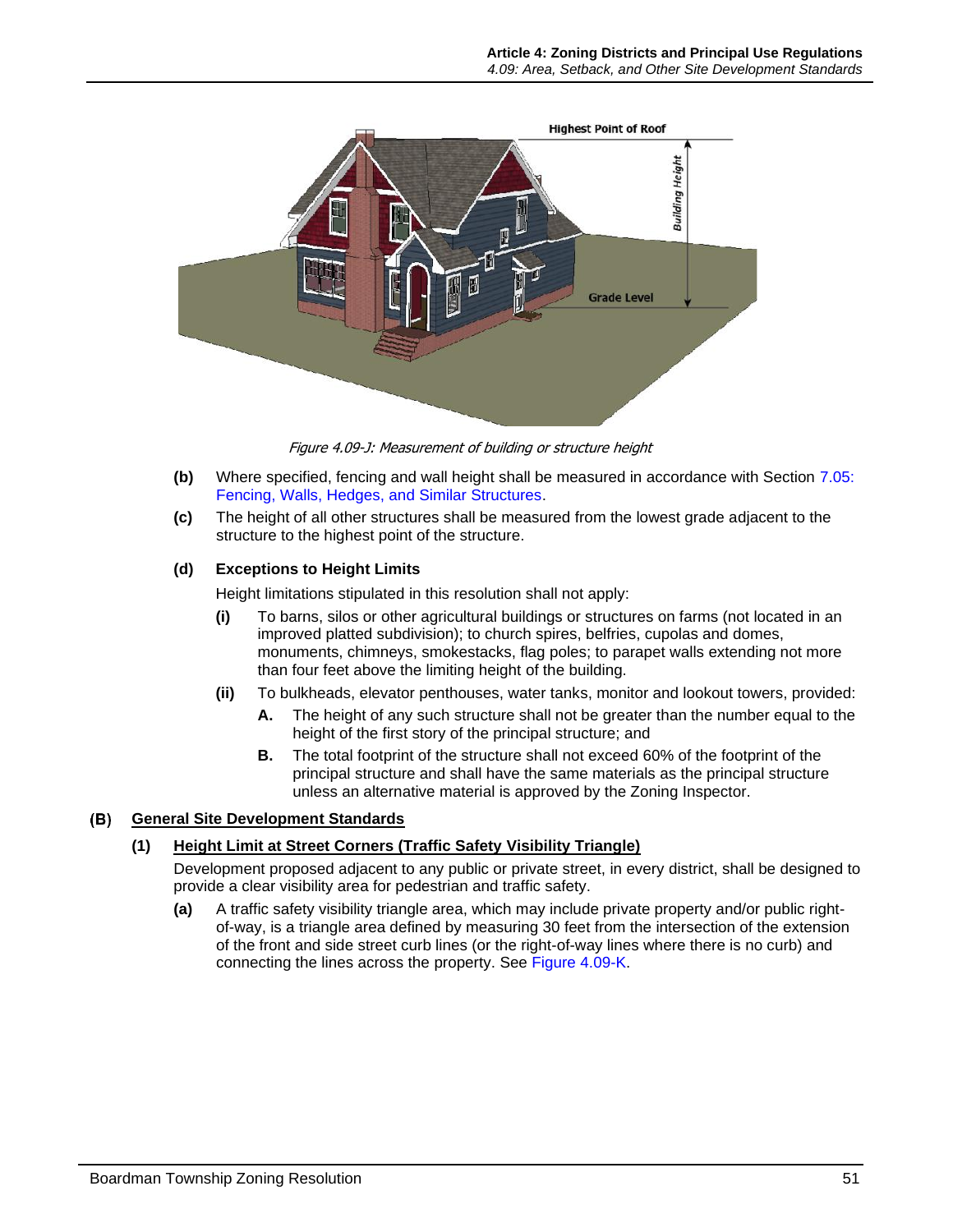

Figure 4.09-K: Traffic safety visibility triangle for intersecting streets.

- <span id="page-29-1"></span>**(b)** For intersections of streets and driveways, the traffic safety visibility area shall be created by measuring 25 feet from the edge of the driveway along the street and 20 feet along the driveway, perpendicular from the street. See [Figure 4.09-L.](#page-29-2)
- **(c)** This requirement shall not apply to lots with single-family or two-family dwellings.



Figure 4.09-L: Traffic safety visibility triangle for driveway and street intersections.

- <span id="page-29-2"></span>**(d)** No structure, sign, or landscape element shall exceed 30 inches in height, measured from the top of the curb, within the traffic safety visibility area, unless approved by the Zoning Inspector.
- **(e)** An exception to this requirement shall be for existing trees where the canopy is trimmed to a minimum of eight feet above grade.

#### <span id="page-29-0"></span> $(C)$ **Site Development Standards for the Agricultural and Residential Zoning Districts**

- **(1)** [Table 4.09-1](#page-30-0) establishes the minimum site development standards for residential zoning districts.
- **(2)** All dwellings shall have at least one story above ground level.
- **(3)** Development on any lot must be connected to a centralized water and sewer system, regardless if privately or publicly owned (i.e., no on-site wells or septic systems allowed in these districts), if the lot is adjacent to a centralized water or sewer system.
- **(4) Floor Area and Footprint Requirements**
	- **(a)** In order to promote healthful living conditions and to stabilize the value and character of residential areas, dwelling units shall be erected, altered, moved, maintained and occupied only in accordance with the following minimum livable floor area requirements. For the purposes of calculating the floor area, areas such as unfinished basements, garages, accessory structures, and other spaces not designed for habilitation, shall not be included.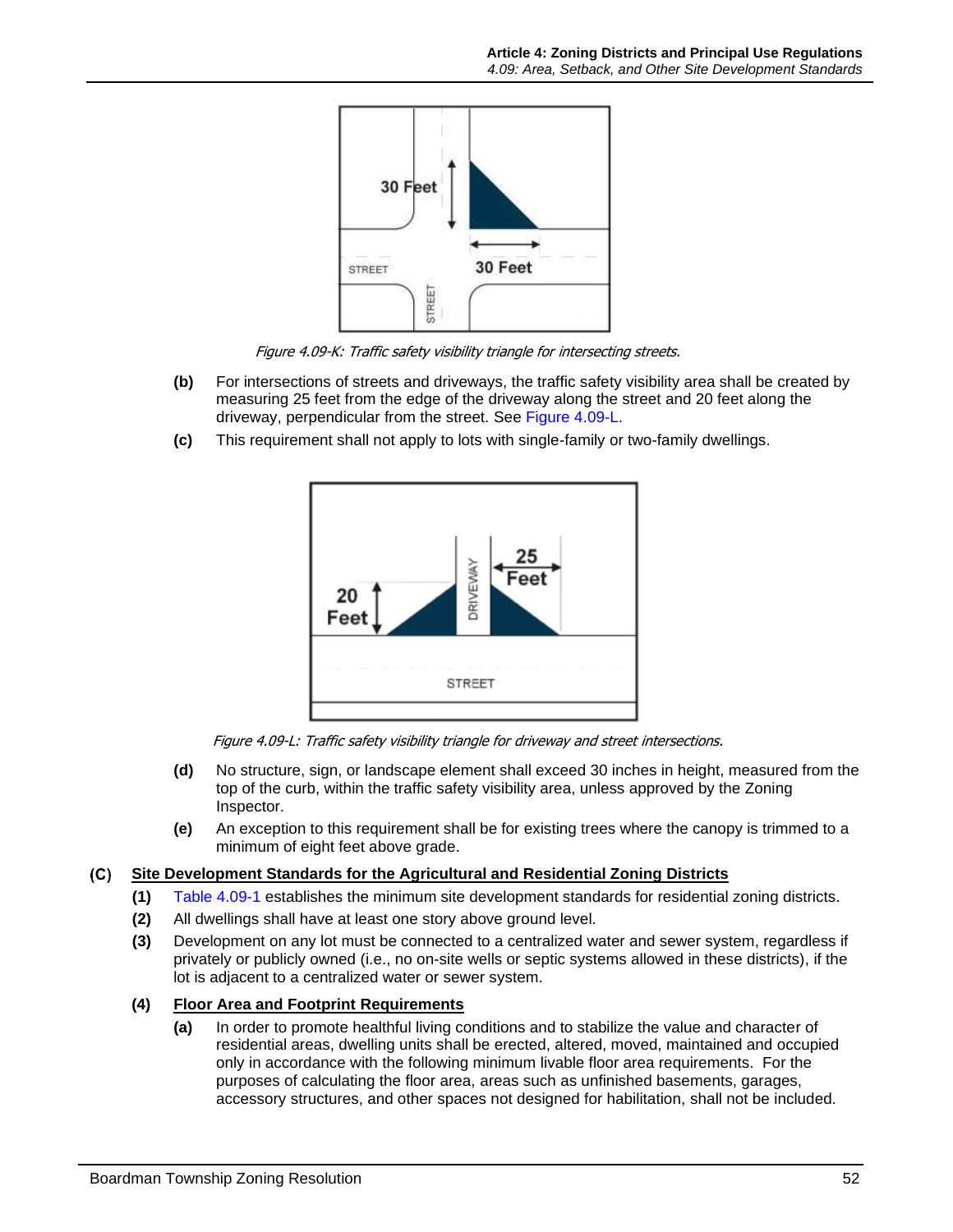- **(i)** The total minimum livable floor area for a single-family dwelling unit shall be 1,000 square feet.
- **(ii)** The total minimum floor area for a dwelling unit in multi-family dwelling shall be 700 square feet per unit.
- **(b)** The footprint of the principal building in the R-3 District shall not exceed 10 percent of the total lot area.

# **(5) Conversion of Dwelling to More Units**

A residence may not be converted to accommodate an increased number of dwelling units unless:

- **(a)** The number of dwelling units in the principal building is permitted in the applicable zoning district;
- **(b)** The lot will still meet all applicable lot area, setback, and use standards as established in this resolution;
- **(c)** The floor area per dwelling unit is not reduced to less than that which is required for new construction in that district; and
- **(d)** The conversion is in compliance with all other relevant codes and resolutions.

<span id="page-30-0"></span>

| TABLE 4.09-1: SITE DEVELOPMENT STANDARDS FOR RESIDENTIAL ZONING DISTRICTS |                                            |                                                   |                             |                                           |                        |                                            |  |  |  |  |  |
|---------------------------------------------------------------------------|--------------------------------------------|---------------------------------------------------|-----------------------------|-------------------------------------------|------------------------|--------------------------------------------|--|--|--|--|--|
|                                                                           |                                            |                                                   |                             | <b>Minimum Setbacks</b>                   |                        | <b>Maximum</b>                             |  |  |  |  |  |
| <b>Minimum Lot</b><br>Area [1]<br>(square feet)                           | <b>Minimum Lot</b><br>Width (feet)         | <b>Minimum Lot</b><br>Depth (feet)                | <b>Front Yard</b><br>(feet) | <b>Side Yard</b><br>(Each Yard)<br>(feet) | Rear<br>Yard<br>(feet) | <b>Building</b><br><b>Height</b><br>(feet) |  |  |  |  |  |
| <b>Agricultural (AG)</b>                                                  |                                            |                                                   |                             |                                           |                        |                                            |  |  |  |  |  |
| 43,560                                                                    | 125                                        | 200                                               | 75                          | 20                                        | 75                     | 35                                         |  |  |  |  |  |
| Single-Family Residential District (12,000 Square Feet) (R-1A)            |                                            |                                                   |                             |                                           |                        |                                            |  |  |  |  |  |
| 12,000                                                                    | 70                                         | 150                                               | 50                          | 9                                         | 40                     | 35                                         |  |  |  |  |  |
| Single-Family Residential District (7,500 Square Feet) (R-1B)             |                                            |                                                   |                             |                                           |                        |                                            |  |  |  |  |  |
| 7,500                                                                     | 60                                         | 125                                               | 40                          | 6                                         | 40                     | 35                                         |  |  |  |  |  |
| Single-Family Residential District (5,000 Square Feet) (R-1C)             |                                            |                                                   |                             |                                           |                        |                                            |  |  |  |  |  |
| 5,000                                                                     | 50                                         | 120                                               | 35                          | 5                                         | 40                     | 35                                         |  |  |  |  |  |
|                                                                           | <b>Attached Residential District (R-2)</b> |                                                   |                             |                                           |                        |                                            |  |  |  |  |  |
| <b>Single-Family or Two-Family Dwellings</b>                              |                                            |                                                   |                             |                                           |                        |                                            |  |  |  |  |  |
| 12,000                                                                    | 70                                         | 150                                               | 50                          | 8                                         | 40                     | 35                                         |  |  |  |  |  |
|                                                                           |                                            | <b>Structures with 3 or 4 Dwelling Units</b>      |                             |                                           |                        |                                            |  |  |  |  |  |
| 16,000                                                                    | 80                                         | 150                                               | 50                          | 9                                         | 40                     | 35                                         |  |  |  |  |  |
|                                                                           |                                            | <b>Structures with 5 or 6 Dwelling Units</b>      |                             |                                           |                        |                                            |  |  |  |  |  |
| 18,000                                                                    | 90                                         | 150                                               | 50                          | 10                                        | 40                     | 35                                         |  |  |  |  |  |
|                                                                           |                                            | Multi-Family Residential District (R-3) [2]       |                             |                                           |                        |                                            |  |  |  |  |  |
|                                                                           |                                            | <b>Single-Family or Two-Family Dwellings</b>      |                             |                                           |                        |                                            |  |  |  |  |  |
| 12,000                                                                    | 70                                         | 150                                               | 50                          | 8                                         | 40                     | 35                                         |  |  |  |  |  |
|                                                                           |                                            | <b>Structures with 3 to 6 Dwelling Units</b>      |                             |                                           |                        |                                            |  |  |  |  |  |
| 16,000                                                                    | 100                                        | 150                                               | 50                          | 12                                        | 50                     | 45                                         |  |  |  |  |  |
|                                                                           |                                            | <b>Structures with More than 6 Dwelling Units</b> |                             |                                           |                        |                                            |  |  |  |  |  |
| 21,780                                                                    | 200                                        | 200                                               | 70                          | 25                                        | 60                     | 83                                         |  |  |  |  |  |
| NOTES:                                                                    |                                            |                                                   |                             |                                           |                        |                                            |  |  |  |  |  |

**[1]** Mahoning County Public Health may require a larger lot area than established for the applicable zoning district if an on-site wastewater system (e.g., septic system) is required.

**[2]** The maximum density of development in the R-3 District shall be 14 dwelling units per acre.